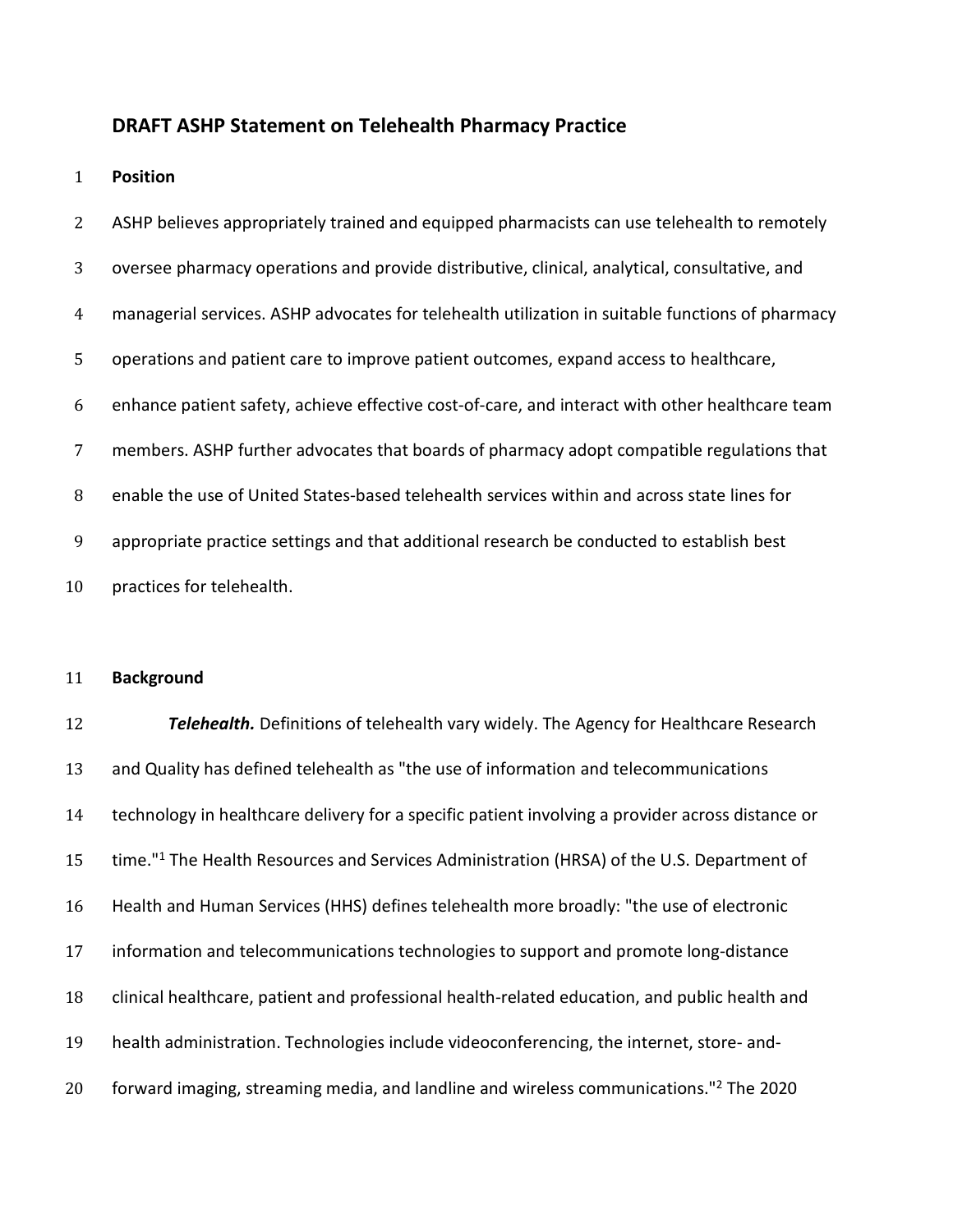| 21 | American Medical Association (AMA) Telehealth Playbook <sup>3</sup> defines telehealth as "a digital      |
|----|-----------------------------------------------------------------------------------------------------------|
| 22 | health solution that connects the patient and clinician through real-time audio and video                 |
| 23 | technology" and states that telehealth "can be used as an alternative to traditional in-person            |
| 24 | care delivery and, in certain circumstances, can be used to deliver care such as the diagnosis,           |
| 25 | consultation, treatment, education, care management, and self-management of patients."                    |
| 26 | The Centers for Medicare & Medicaid Services (CMS) distinguishes between telehealth                       |
| 27 | and telemedicine, at least as it concerns Medicaid, defining "Telehealth (or Telemonitoring)" as          |
| 28 | "the use of telecommunications and information technology to provide access to health                     |
| 29 | assessment, diagnosis, intervention, consultation, supervision and information across                     |
| 30 | distance." <sup>4</sup> CMS follows this definition by saying "[t]elehealth includes such technologies as |
| 31 | telephones, facsimile machines, electronic mail systems, and remote patient monitoring                    |
| 32 | devices, which are used to collect and transmit patient data for monitoring and interpretation."          |
| 33 | CMS notes that although such technologies "do not meet the Medicaid definition of                         |
| 34 | telemedicine they are often considered under the broad umbrella of telehealth services" and               |
| 35 | may nevertheless be covered and reimbursed as part of a Medicaid coverable service. <sup>4</sup> Other    |
| 36 | authors <sup>5</sup> have also made this distinction, while some organizations do not; the American       |
| 37 | Academy of Pediatrics states that terms telemedicine and telehealth "are considered                       |
| 38 | synonymous and are used interchangeably to describe use of electronic information and                     |
| 39 | telecommunications technologies to support clinical healthcare, patient and professional                  |
| 40 | health-related education, public health and health administration." <sup>6</sup>                          |
| 41 | Just as many definitions of telehealth include a broader scope of virtual healthcare                      |
| 42 | services than does telemedicine, ASHP believes "telehealth pharmacy practice" is a more                   |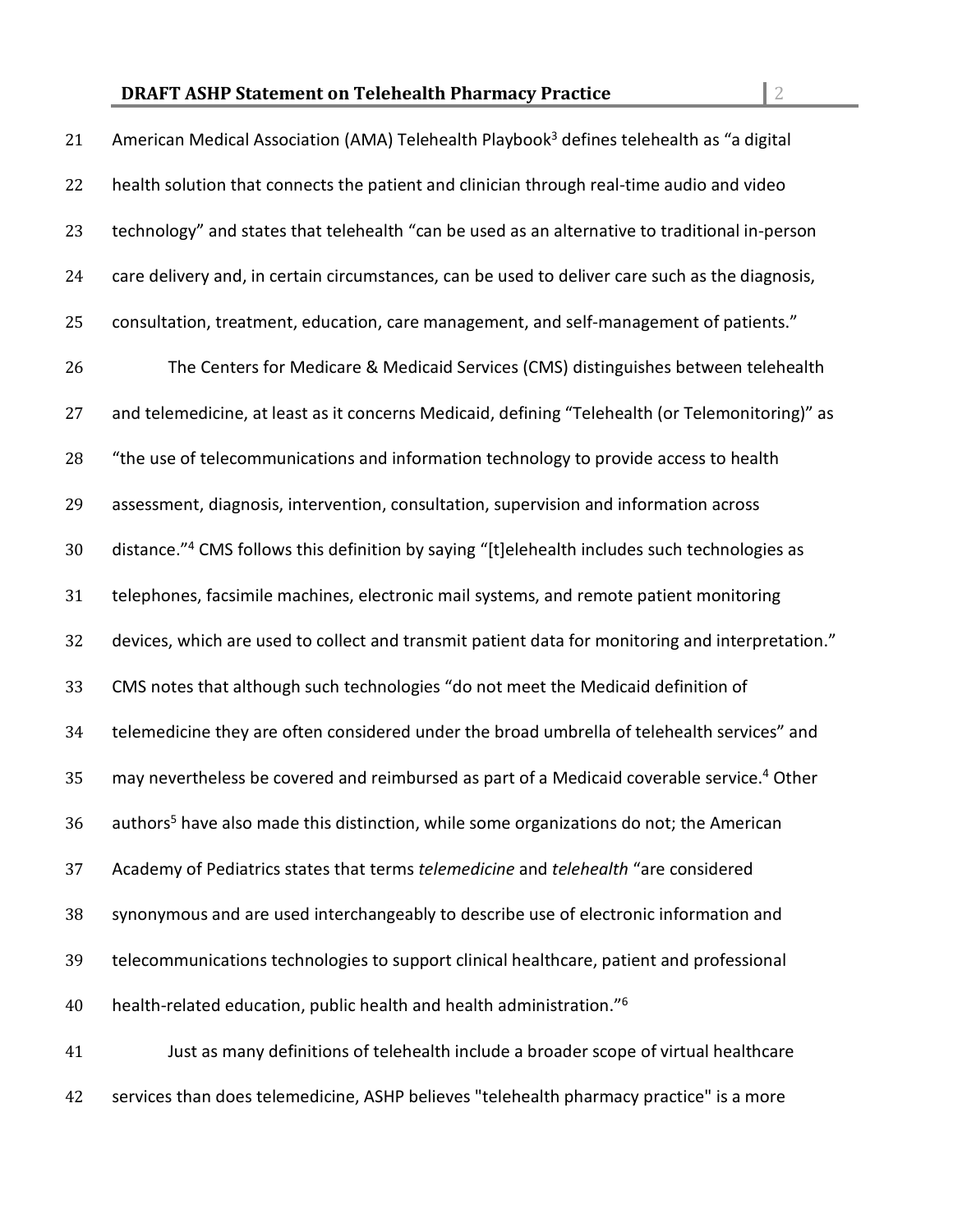| 43 | appropriate overarching term for the virtual delivery of pharmacists' patient care services than |
|----|--------------------------------------------------------------------------------------------------|
| 44 | "telepharmacy." For the purposes of this document, ASHP defines telehealth pharmacy practice     |
| 45 | as use of electronic information and telecommunications technology by pharmacists to provide     |
| 46 | patient care services. Telehealth patient care services and operations may include, but are not  |
| 47 | limited to, the following:                                                                       |
| 48 | comprehensive medication management,                                                             |
| 49 | chronic disease state management,                                                                |
| 50 | medication selection and dispensing,                                                             |
| 51 | sterile and nonsterile compounding verification,                                                 |
| 52 | patient assessment and evaluation,                                                               |
| 53 | adverse drug event detection and monitoring,                                                     |
| 54 | patient counseling,                                                                              |
| 55 | medication reconciliation,                                                                       |
| 56 | clinical consultation,                                                                           |
| 57 | outcomes assessment,                                                                             |
| 58 | healthcare data analysis,                                                                        |
| 59 | interacting with other healthcare practitioners,                                                 |
| 60 | healthcare personnel supervision,                                                                |
| 61 | provision of drug information, and                                                               |
| 62 | oversight of aspects of pharmacy operations.                                                     |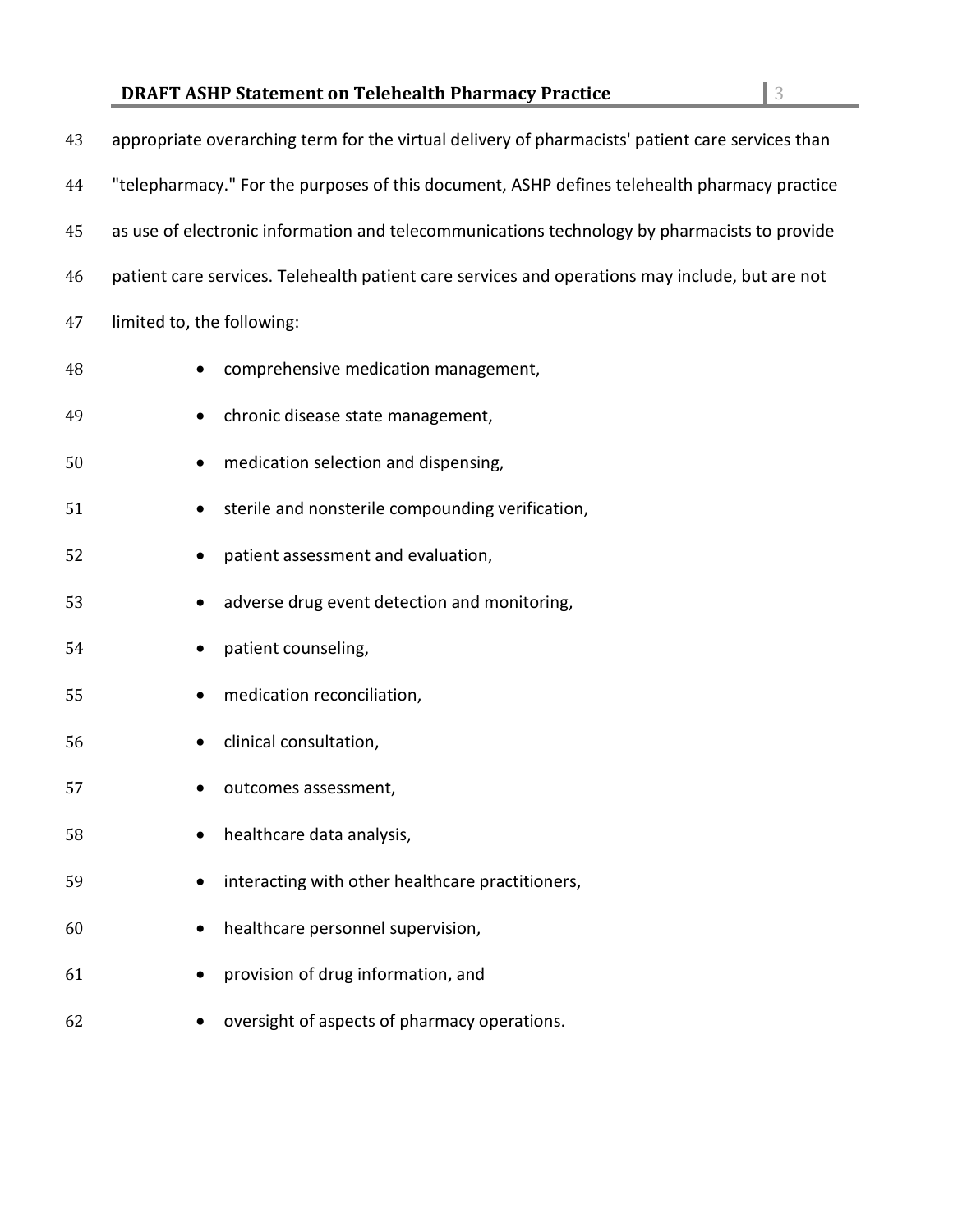### **DRAFT ASHP Statement on Telehealth Pharmacy Practice** 4

### *Practice Advancement Initiative 2030 (PAI 2030).* The ASHP PAI states that the

 pharmacy enterprise "must have sufficient resources to develop, implement, and maintain 65 technology-related medication-use safety standards."<sup>7</sup> It further recommends that virtual pharmacy services "should be deployed to optimize operational and clinical services that 67 extend patient care services and enhance continuity of care.

### **Telehealth pharmacy practice applications**

 Telehealth pharmacy practice has demonstrated value in a variety of settings for medication selection, order review, and dispensing; intravenous (IV) admixture verification; patient 71 counseling and monitoring; and clinical services. $8$  Telehealth pharmacy services have long proven useful in supporting settings that perform medication-use activities when a pharmacist is not physically present or pharmacy resources may be limited, such as geographically isolated 74 ambulatory clinics and healthcare facilities. $9-12$  Telehealth also provides a solution for order review and verification in tertiary medical centers when staffing, particularly in specialty areas such as oncology and pediatrics, is limited (e.g., due to attrition or staff turnover), creating a mechanism for health systems to provide enterprise-level pharmacy services throughout the 78 system even when not all pharmacies operate 24 hours per day.<sup>13,14</sup> Other facilities may use telehealth services for supplemental workload balancing, which includes network workload 80 balancing and on-call assistance.<sup>15</sup> In addition, telehealth provides a tool for virtual monitoring, 81 assessment, detection, decision-making, and adverse drug event management.<sup>16</sup>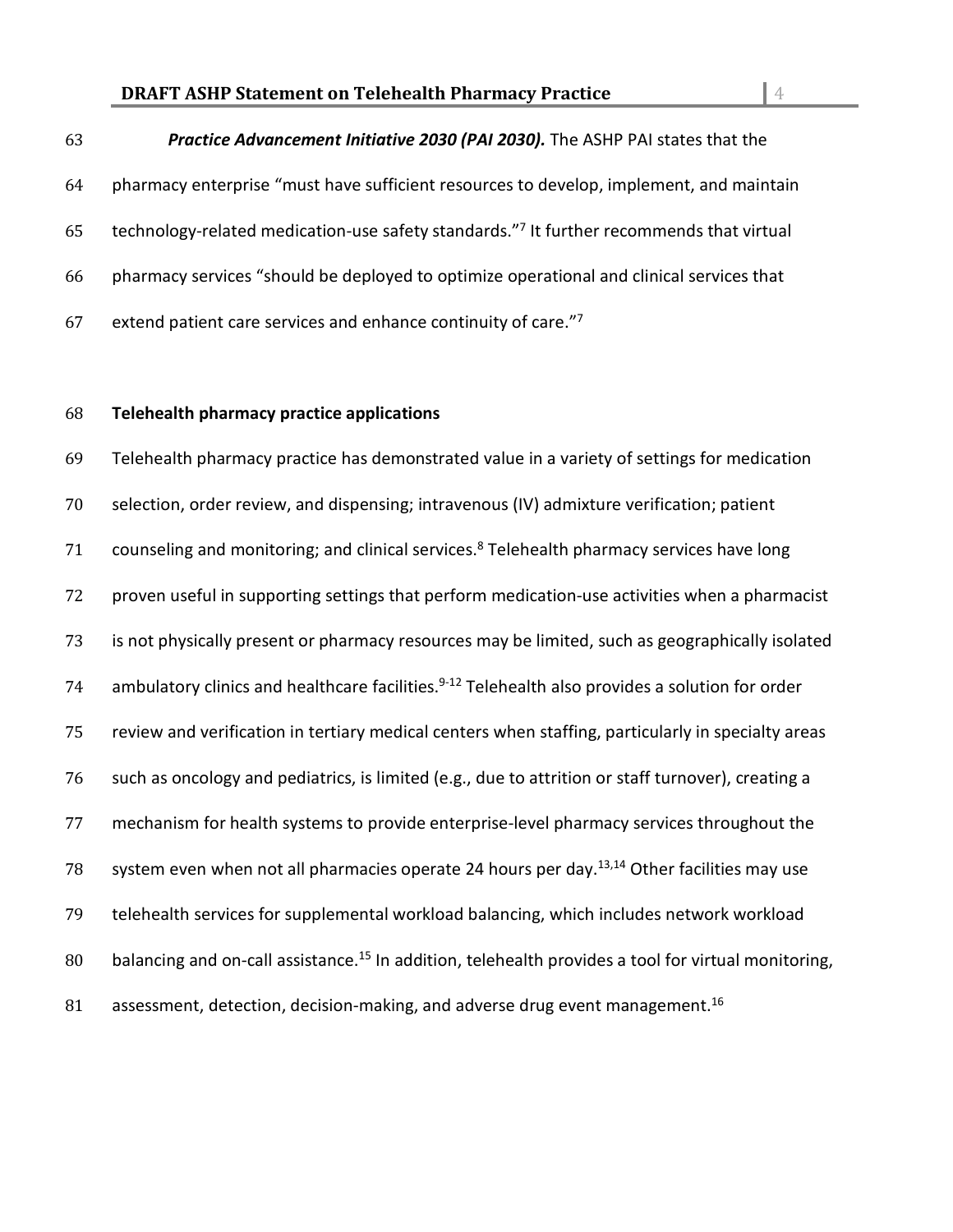### **DRAFT ASHP Statement on Telehealth Pharmacy Practice** 5

# *Medication selection, order review, and dispensing***.** Telehealth has been used successfully to enable pharmacists to be directly involved in the medication selection process 84 for patients at geographically remote hospitals. Specific tasks may include but are not limited to 85 remote review of new medication orders, entry of orders into the patient's electronic health record, release of medication from an automated dispensing cabinet, and electronic 87 supervision of technicians in the performance of pharmacy operations. $9-12,17-20$  *IV admixture verification.* Although technology systems for remote checking of IV admixture preparation were originally designed to reduce contamination risk by reducing the need for pharmacists to physically enter sterile compounding areas to review and verify finished preparations, these and similar technologies can be used for verification of admixtures 92 at different stages of preparation, across multiple sites, and over long distances.<sup>20-21</sup> The technology also reduces exposure risk by reducing the number of pharmacy personnel and other providers having to handle hazardous medications, such as chemotherapy. Documentation and safety can also be enhanced with these systems, as images capture lot numbers and expiration dates in addition to the step-by-step processes of preparation. Some of these systems perform in-process verification steps (e.g., barcode verification of correct product selection, gravimetric verification of additive quantities), which provide additional assurance to the remote pharmacist that the preparation is correct. *Patient counseling and monitoring.* Pharmacists have been using telecommunications technology to counsel patients about the proper use of their medications for as long as telephone service lines have been available. Early examples of pharmacists employing videoconferencing technology to counsel geographically remote patients include the outreach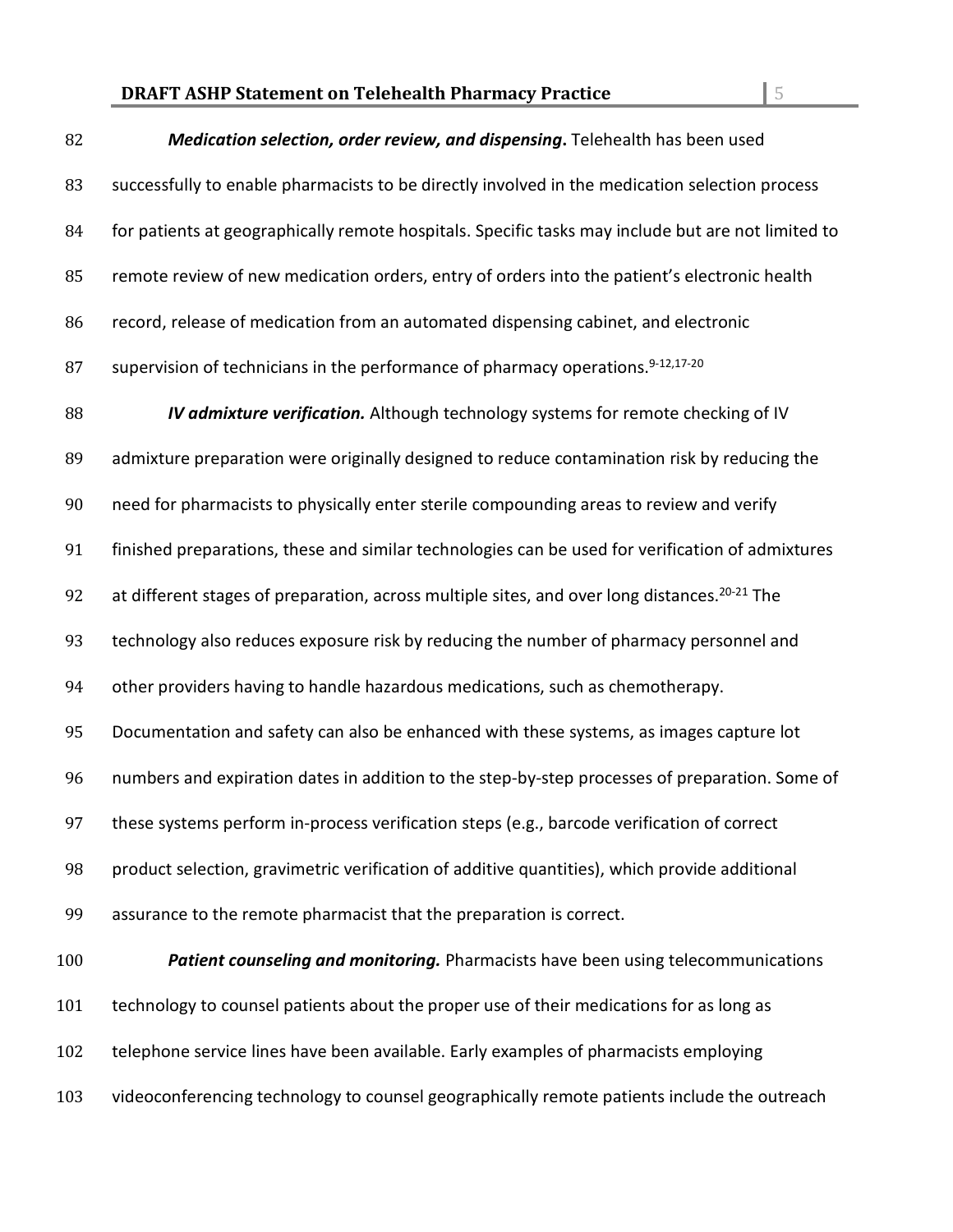| 104 | program by a Federally Qualified Health Center in eastern Washington State <sup>22</sup> and another           |
|-----|----------------------------------------------------------------------------------------------------------------|
| 105 | program in North Dakota. <sup>23</sup> The Indian Health Service has also implemented videoconferencing        |
| 106 | technology to provide pharmacist services to remote areas of Alaska, <sup>24</sup> and the U.S. Navy has       |
| 107 | deployed use of this technology worldwide. <sup>25</sup> Other examples include the use of                     |
| 108 | videoconferencing to provide comprehensive medication management, <sup>26</sup> chronic disease state          |
| 109 | management (e.g., diabetes mellitus, chronic obstructive pulmonary disease, congestive heart                   |
| 110 | failure and other cardiovascular conditions, post-MI cardiac rehabilitation, gout), <sup>27-38</sup> specialty |
| 111 | pharmacy services (e.g., oncology, autoimmune diseases, multiple sclerosis, cystic fibrosis), 39-42            |
| 112 | and mental and behavioral health telehealth. <sup>43,44</sup> Implementation of intensive care unit            |
| 113 | telemedicine services, including telehealth pharmacy practice, led to reduced hospital length of               |
| 114 | stay, an increase in institutional best practice adherence, and lower rates of preventable                     |
| 115 | complications. <sup>45</sup> Pharmacists are also being encouraged to use mobile applications to               |
| 116 | communicate with patients to help them manage their diseases and medications. <sup>46,47</sup>                 |
| 117 | <b>Expanding pharmacy services.</b> ASHP supports implementation of telehealth services to                     |
| 118 | "maintain pharmacy operations and pharmacist-led comprehensive medication management                           |
| 119 | that extend patient care services to and enhance continuity of care for rural or medically                     |
| 120 | underserved populations."48 Telehealth can be used to enable onsite pharmacy activities if the                 |
| 121 | pharmacist is not physically located at the point of pharmacy operation or patient care.                       |
| 122 | Millions of Americans live in areas, both rural and urban, devoid of pharmacies. <sup>49</sup> Until           |
| 123 | recently, much of the focus of expanding telehealth pharmacy practice has been on rural areas.                 |
|     |                                                                                                                |

124 According to the 2019 National Pharmacist Workforce Study (NPWS),<sup>50</sup> more licensed

125 pharmacists were unemployed or working outside of pharmacy than in the 2014 NPWS, <sup>51</sup> which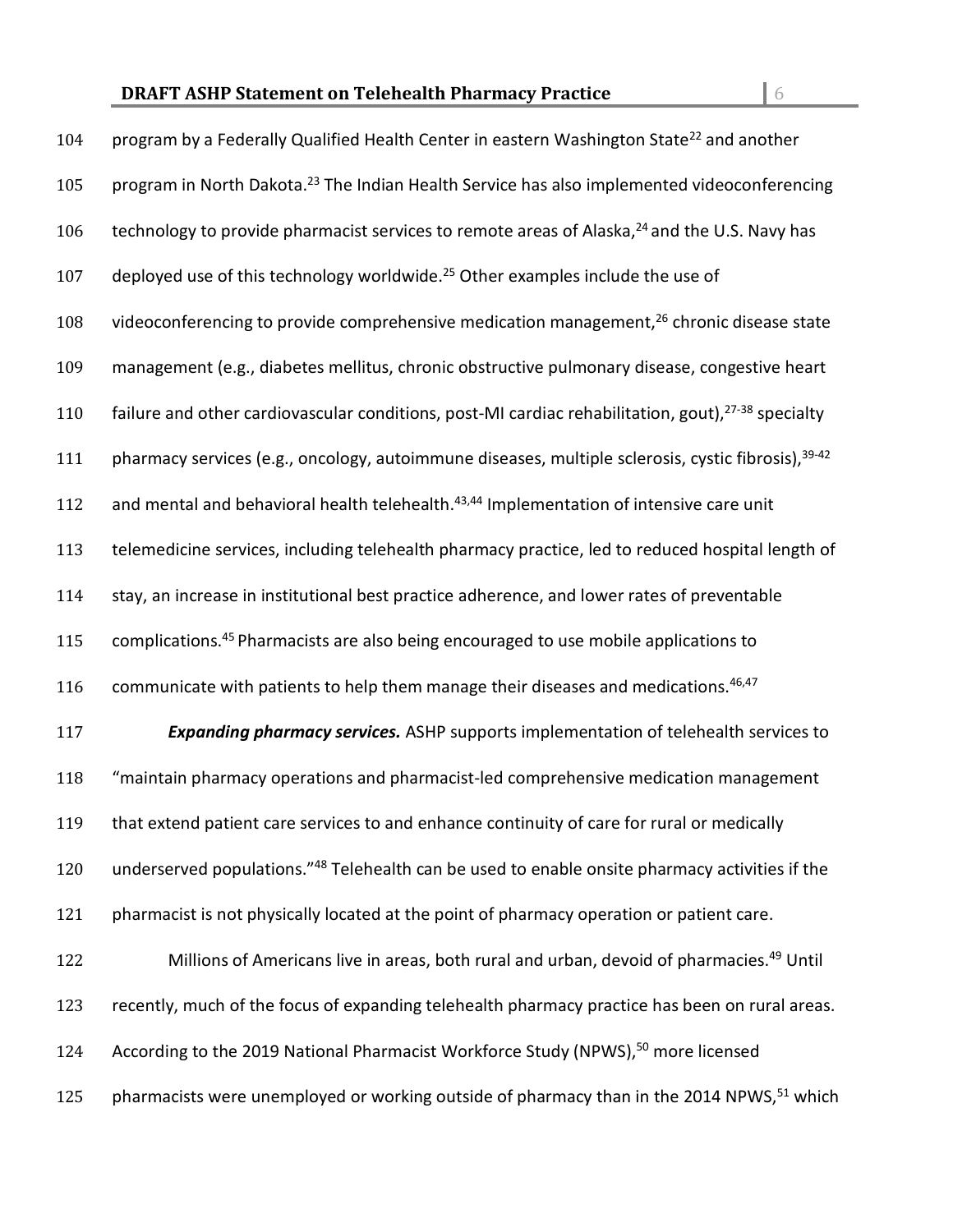| 126 | suggests there has not been a shortage of pharmacists. However, workforce issues continue to                              |
|-----|---------------------------------------------------------------------------------------------------------------------------|
| 127 | plague rural areas. <sup>52</sup> Between 2003 and 2018, 16% (1,231) of independently-owned rural                         |
| 128 | pharmacies closed. <sup>53</sup> Similarly, 180 rural hospitals closed between 2005 and 2021, causing                     |
| 129 | pharmacists and other professionals to leave rural areas for employment. <sup>54</sup> Telehealth                         |
| 130 | pharmacy services in retail and hospital pharmacy settings can help fill the gap. <sup>55-57</sup> More                   |
| 131 | recently, attention has also turned to the problem of "pharmacy deserts" in urban areas, <sup>58,59</sup> as              |
| 132 | Federally Qualified Health Centers (FQHCs) and other healthcare institutions increase utilization                         |
| 133 | of telehealth and explore strategies such as remote dispensing. <sup>60-62</sup>                                          |
| 134 | Federal regulation. Federal regulation of telehealth has evolved, and CMS has                                             |
| 135 | established standards for telehealth. <sup>63</sup> The Health Insurance Portability and Accountability Act <sup>64</sup> |
| 136 | (HIPAA) and Subtitle D of the Health Information Technology for Economic and Clinical Health                              |
| 137 | (HITECH) Act, <sup>65</sup> which was enacted as part of the American Recovery and Reinvestment Act of                    |
| 138 | 2009, <sup>66</sup> address privacy and security concerns associated with electronic transmission of health               |
| 139 | information. FDA has jurisdiction over medical software and equipment that may be involved in                             |
| 140 | healthcare whether online, mobile, or in-house. Pharmacists communicating with a patient via a                            |
| 141 | mobile application should ensure it is compliant with FDA standards. <sup>67</sup>                                        |
| 142 | ASHP advocates for changes in federal (e.g., Social Security Act), state, and third-party                                 |
| 143 | payment programs to define pharmacists as healthcare providers and provide mechanisms that                                |
| 144 | support improved interactions between pharmacists and other healthcare providers that                                     |

- 145 benefit patient care.<sup>68,69</sup> ASHP recognizes that reimbursement for those provider services may
- be contingent on credentialing by payers and other appropriate bodies. ASHP further
- encourages health systems to include pharmacists in their credentialing and privileging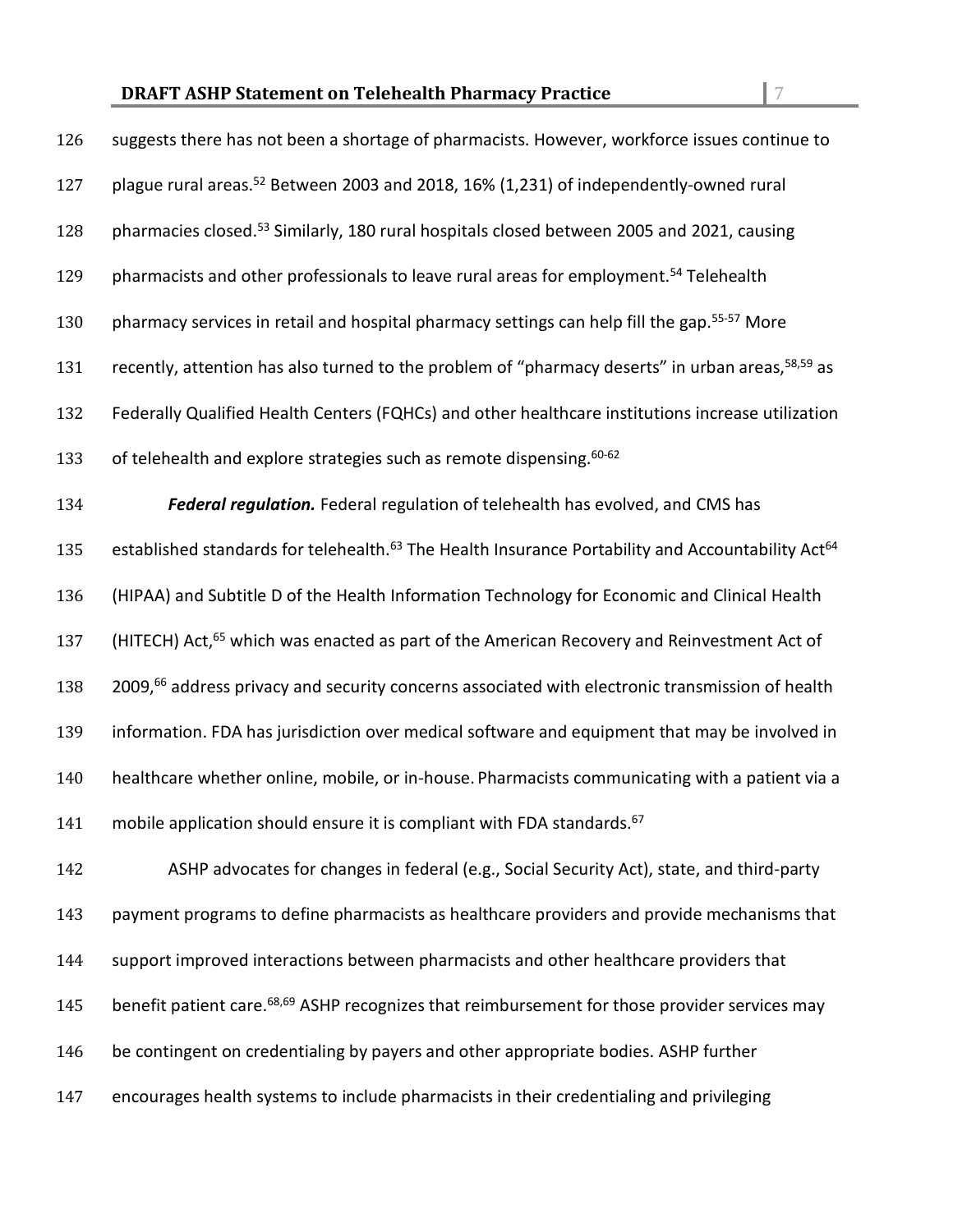| 148 | processes in a manner consistent with other healthcare professionals to assess pharmacists'                  |
|-----|--------------------------------------------------------------------------------------------------------------|
| 149 | competence to engage in patient care services, including telehealth pharmacy practice. <sup>70</sup>         |
| 150 | Provider status and institutional privileging and credentialing processes expand pharmacists'                |
| 151 | ability to bill for services they are already providing, enhancing the health system's                       |
| 152 | reimbursement for services and facilitating ongoing growth of telehealth pharmacy practice. In               |
| 153 | addition, the Federal government and accrediting bodies should collaboratively establish                     |
| 154 | standards for telehealth pharmacy practice and associated technologies, and incorporate                      |
| 155 | regulatory and reimbursement imperatives to encourage adoption of standards regarding                        |
| 156 | telehealth practice that would foster wider adoption and improve patient care.                               |
| 157 | State regulation. The Model Act, while not a federal standard, provides boards of                            |
| 158 | pharmacy with model language for developing state laws or board rules. <sup>71</sup> The Model Act           |
| 159 | defines telehealth-related terms and provides requirements for remote pharmacy services.                     |
| 160 | Many states now have specific regulations for telehealth. <sup>72</sup> However, these state laws and        |
| 161 | regulations demonstrate wide variation in the application and control of telehealth systems. <sup>73</sup>   |
| 162 | States have variously described telehealth pharmacy practice in terms of remote order                        |
| 163 | management with or without dispensing using automated dispensing cabinets, remote                            |
| 164 | supervision of medication order filling with or without automated medication order dispensing,               |
| 165 | and inpatient dispensing activities (including IV preparation). When providing pharmacy                      |
| 166 | services across state lines, pharmacists must be aware of the regulations of the state in which              |
| 167 | the pharmacist is located and the state in which the patient is receiving care. <sup>74</sup> State laws and |
| 168 | regulations vary on the definition of telehealth, licensing requirements, education and training             |
| 169 | for participating pharmacists and technicians, practice setting restrictions, and geographical               |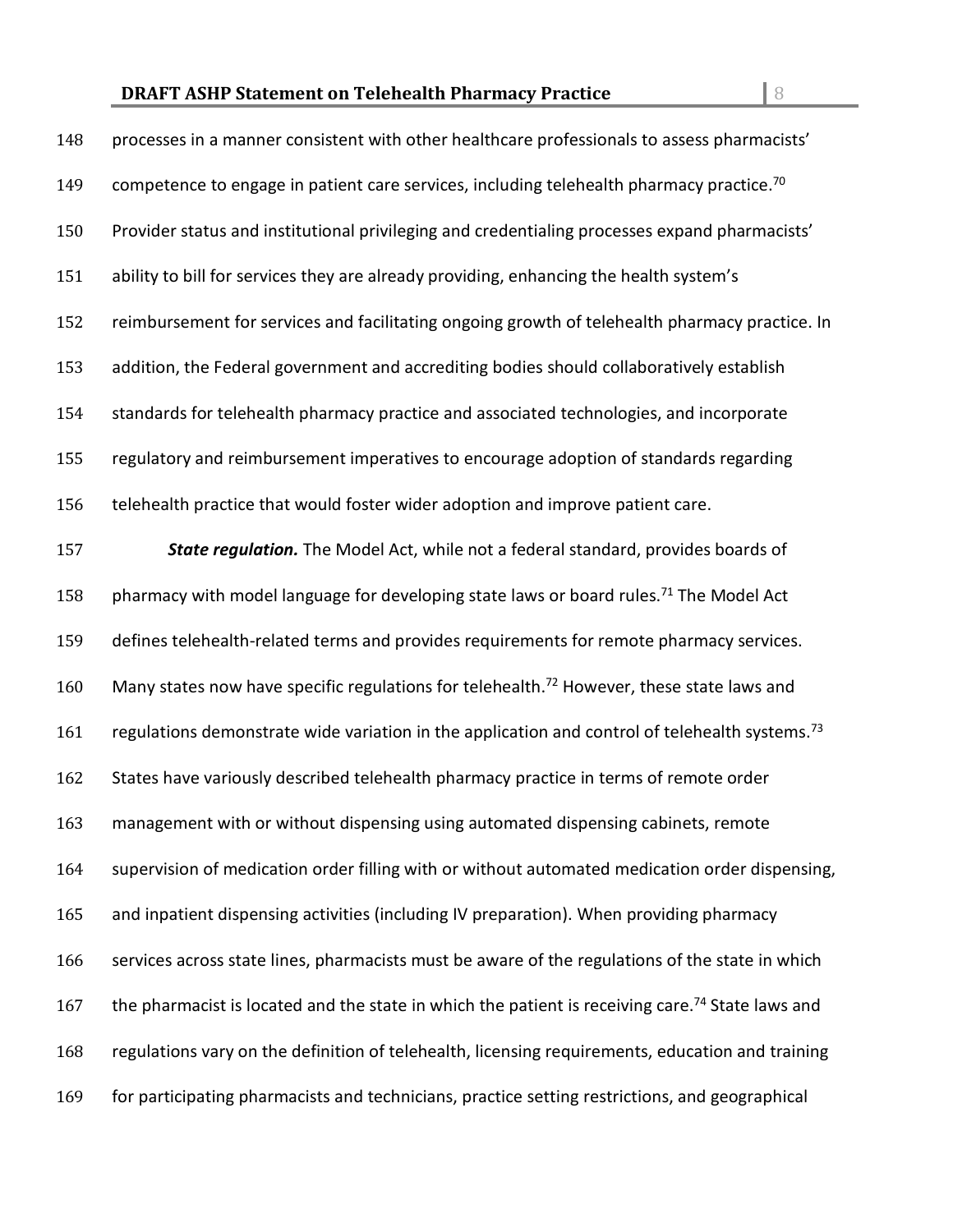| 170 | limitations for the remotely practicing pharmacist. State laws and regulations also vary widely     |
|-----|-----------------------------------------------------------------------------------------------------|
| 171 | regarding the technology required to implement telehealth. Although most stipulate a camera         |
| 172 | and some audio exchange between the pharmacy and the remote pharmacist, the specification           |
| 173 | of the types of technology (video vs. still, telephone vs. voice over internet protocol [VoIP]) and |
| 174 | the types and amounts of transactional information captured vary widely. Some state boards of       |
| 175 | pharmacy have identified specific training, certification, or experience that pharmacy              |
| 176 | technicians engaged in telehealth must possess. <sup>75,76</sup>                                    |
| 177 | As use of telehealth expands, state board of pharmacy regulations and state laws                    |
| 178 | regarding its use will increase. ASHP advocates that federal and state governments adopt laws       |
| 179 | and regulations that modernize and standardize telehealth practices nationwide and facilitate       |
| 180 | the use of U.S.-based telehealth services to enhance interprofessional practices. ASHP further      |
| 181 | advocates that boards of pharmacy and state agencies that regulate pharmacy practice address        |
| 182 | the following regarding telehealth pharmacy practice:                                               |
| 183 | 1. Education and training of participating pharmacists;                                             |
| 184 | 2. Education, training, certification by the Pharmacy Technician Certification Board,               |
| 185 | and licensure of participating pharmacy technicians;                                                |
| 186 | 3. Communication and information systems requirements;                                              |
| 187 | 4. Remote order entry, prospective order review, verification of the completed                      |
| 188 | medication order before dispensing, and dispensing;                                                 |
| 189 | Direct patient-care services, including comprehensive medication management<br>5.                   |
| 190 | and medication therapy management services and patient counseling and                               |
| 191 | education;                                                                                          |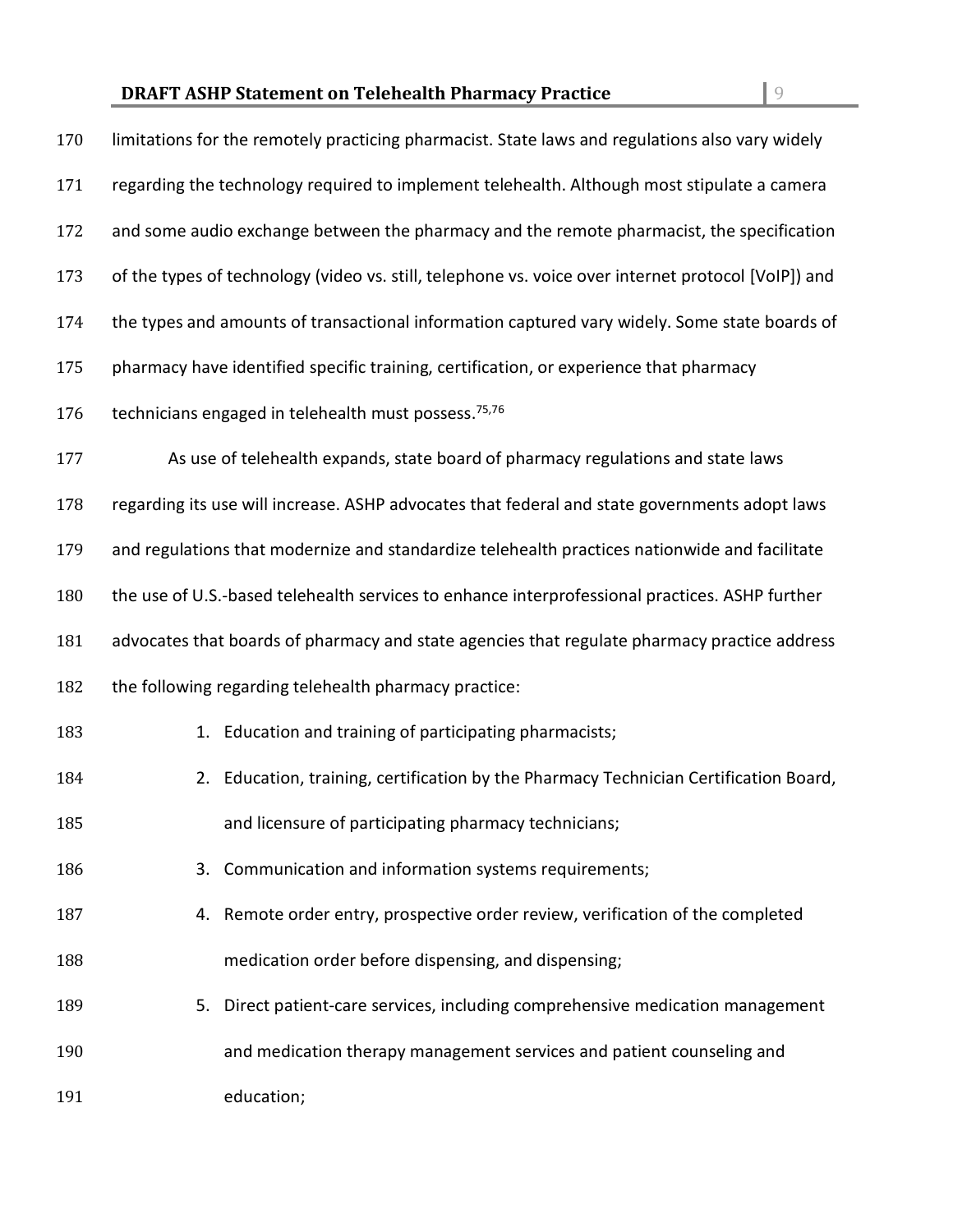| <b>DRAFT ASHP Statement on Telehealth Pharmacy Practice</b> | $\vert$ 10 |
|-------------------------------------------------------------|------------|
|                                                             |            |

| 192 | 6. Licensure (including reciprocity) of participating pharmacies and pharmacists;                          |
|-----|------------------------------------------------------------------------------------------------------------|
| 193 | 7. Service arrangements that cross state borders;                                                          |
| 194 | 8. Service arrangements within the same corporate entity or between different                              |
| 195 | corporate entities;                                                                                        |
| 196 | 9. Service arrangements for workload relief in the point-of-care pharmacy during                           |
| 197 | peak periods;                                                                                              |
| 198 | 10. Pharmacist access to all applicable patient information; and                                           |
| 199 | 11. Development and monitoring of patient safety, quality, and outcomes                                    |
| 200 | measures. <sup>77</sup>                                                                                    |
| 201 | ASHP advocates for interstate pharmacist licensure to expand the mobility of pharmacists,                  |
| 202 | especially during emergencies, and to enhance their ability to practice in multiple states, which          |
| 203 | is particularly important to telehealth pharmacy practice. <sup>78</sup> National Association of Boards of |
| 204 | Pharmacy's (NABP) Electronic Licensure Transfer Program <sup>79</sup> is a good first step toward true     |
| 205 | interstate licensure but should be enhanced at the state level to meet the needs presented by              |
| 206 | the rapid expansion of telehealth pharmacy practice. ASHP supports exploration of licensure                |
| 207 | models (e.g., endorsements, interstate agreements) that would allow pharmacists to provide                 |
| 208 | specific services across state lines and encourages advocacy to implement such models. <sup>78</sup>       |
| 209 | In addition, some state legislatures have passed laws ensuring that insurance                              |
| 210 | reimbursements for telehealth are the same as non-telehealth services. Whether these statutes              |
| 211 | can or will be applied to pharmacy-related telehealth services in those states remains                     |
| 212 | unanswered. Many of the telehealth payment models involving pharmacists have been                          |
| 213 | implemented in managed care organizations that see value of increasing frequency of visits and             |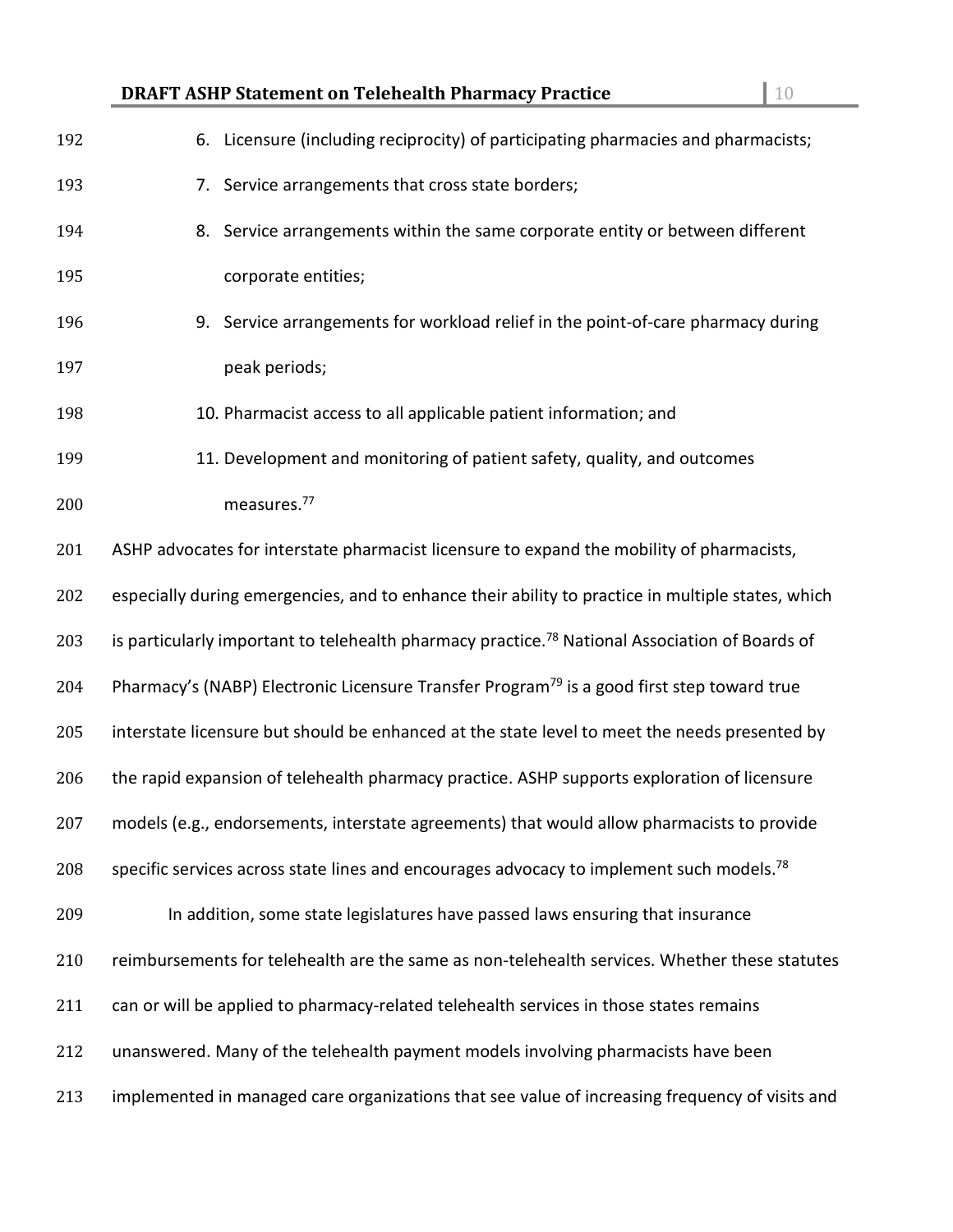| 214 | follow-up to improve quality of care in chronic disease state management. <sup>80</sup> As payment shifts   |
|-----|-------------------------------------------------------------------------------------------------------------|
| 215 | toward value-based care, insurance payers may be increasingly interested in telehealth                      |
| 216 | models. <sup>81</sup>                                                                                       |
| 217 | <b>Reimbursement for Telehealth Pharmacy Practice Services</b>                                              |
| 218 | ASHP advocates for reimbursement for pharmacists' provision of telehealth pharmacy services                 |
| 219 | commensurate with the complexity and duration of service and consistent with other                          |
| 220 | healthcare providers, to ensure that patients can maintain access to vital services. During the             |
| 221 | COVID-19 public health emergency, hospitals, health systems, and clinics quickly pivoted to                 |
| 222 | providing patient services via telehealth. The Centers for Medicare & Medicaid Services,                    |
| 223 | commercial payers, and state policymakers have indicated that they would like to maintain                   |
| 224 | telehealth services post-pandemic. Because pharmacists are not currently recognized as                      |
| 225 | healthcare providers through Medicare Part B, reimbursement for telehealth services has been                |
| 226 | challenging. <sup>82</sup>                                                                                  |
| 227 | ASHP advocates for full recognition of pharmacists as reimbursable healthcare providers                     |
| 228 | through Medicare, Medicaid, and all health insurance plans. <sup>68</sup> Since this has not yet been fully |
| 229 | realized, as an interim step, ASHP supports federal and state legislation and regulation that               |
| 230 | would provide qualified pharmacists (i.e., as determined by the state board of pharmacy or the              |
| 231 | credentialing board of a qualified healthcare institution) provider status to bill for services             |
| 232 | rendered through telehealth. ASHP also advocates billing for services using existing billing                |
| 233 | codes, and expansion of those codes, as the current set is limited and does not capture the full            |
|     |                                                                                                             |

234 potential of clinical pharmacy services, including services provided via telehealth.<sup>83</sup>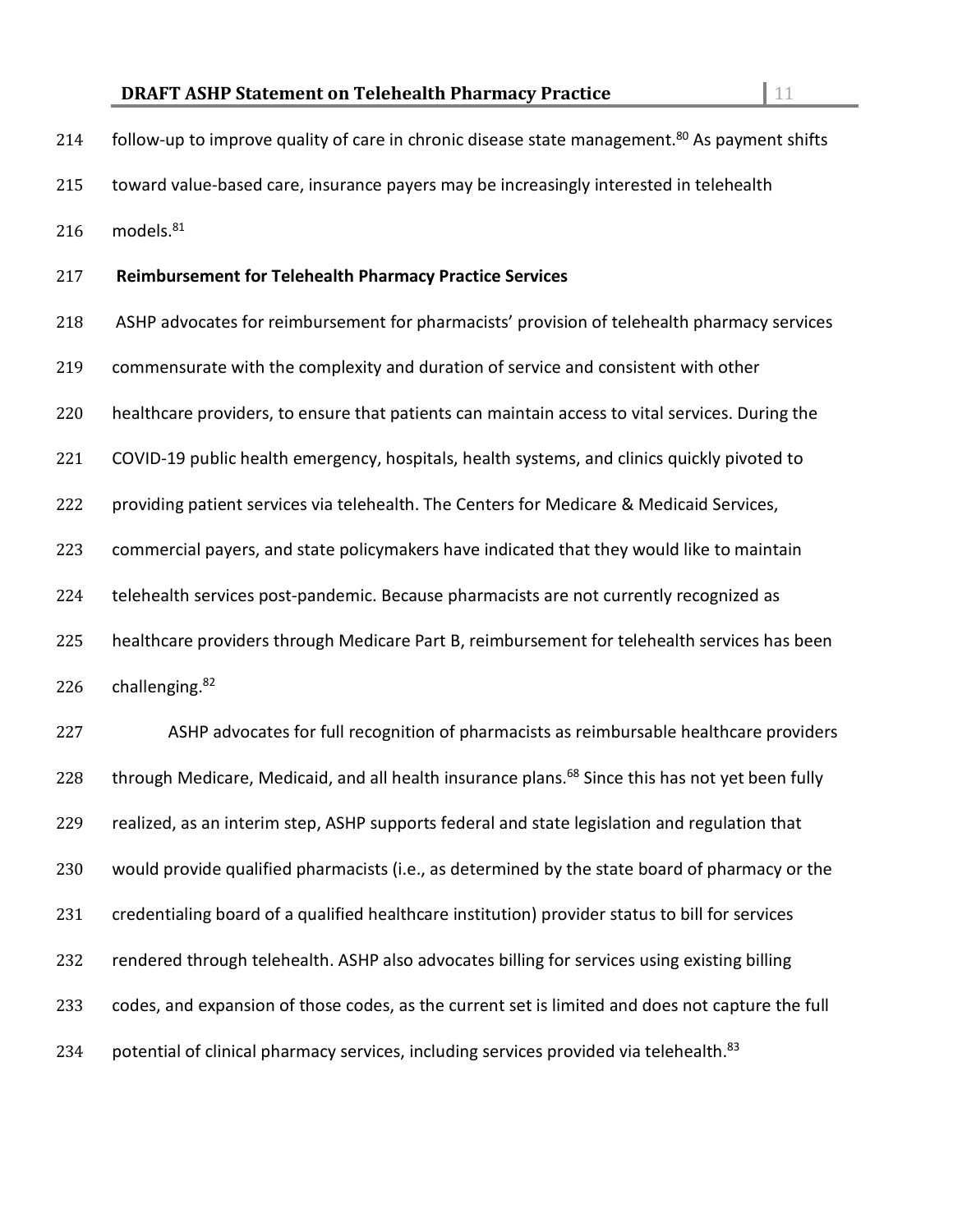| 235 | <b>Telehealth infrastructure</b>                                                                         |
|-----|----------------------------------------------------------------------------------------------------------|
| 236 | The technology infrastructure required for the implementation and maintenance of telehealth              |
| 237 | services may be scalable and adjusted to fit the care setting. Two intra-system facilities may           |
| 238 | already share a network, a pharmacy information system, and possibly an order management                 |
| 239 | system. In this scenario, perhaps the only additional equipment needed is a digital                      |
| 240 | communication system for transmission of any orders not provided via computerized provider               |
| 241 | order entry (CPOE).                                                                                      |
| 242 | In contrast, the inter-system model provides telehealth services to a facility external to               |
| 243 | the health system. This could involve a variety of infrastructures; for example, a cloud-based           |
| 244 | health information exchange (HIE) where all patients and care providers interact through a               |
| 245 | variety of hardware and software. Additionally, all data may be stored in a relational database          |
| 246 | or data warehouse.                                                                                       |
| 247 | As more pharmacists are providing telehealth management, it is recommended that                          |
| 248 | organizations investigate the feasibility of integrating telehealth solutions (e.g., video               |
| 249 | conferencing software, remote monitoring devices) into the electronic health record (EHR).               |
| 250 | Telehealth EHR integration streamlines workflow, optimizes cognitive workload, minimizes                 |
| 251 | clinician burden, and facilitates documentation. <sup>84,85</sup> In addition, incorporation of decision |
| 252 | support tools, machine learning, and internet-of-things technologies will offer greater insights,        |
| 253 | earlier prediction, and better care by pharmacists to patients and caregivers in a variety of            |
| 254 | settings, ranging from institutional to home-based care.                                                 |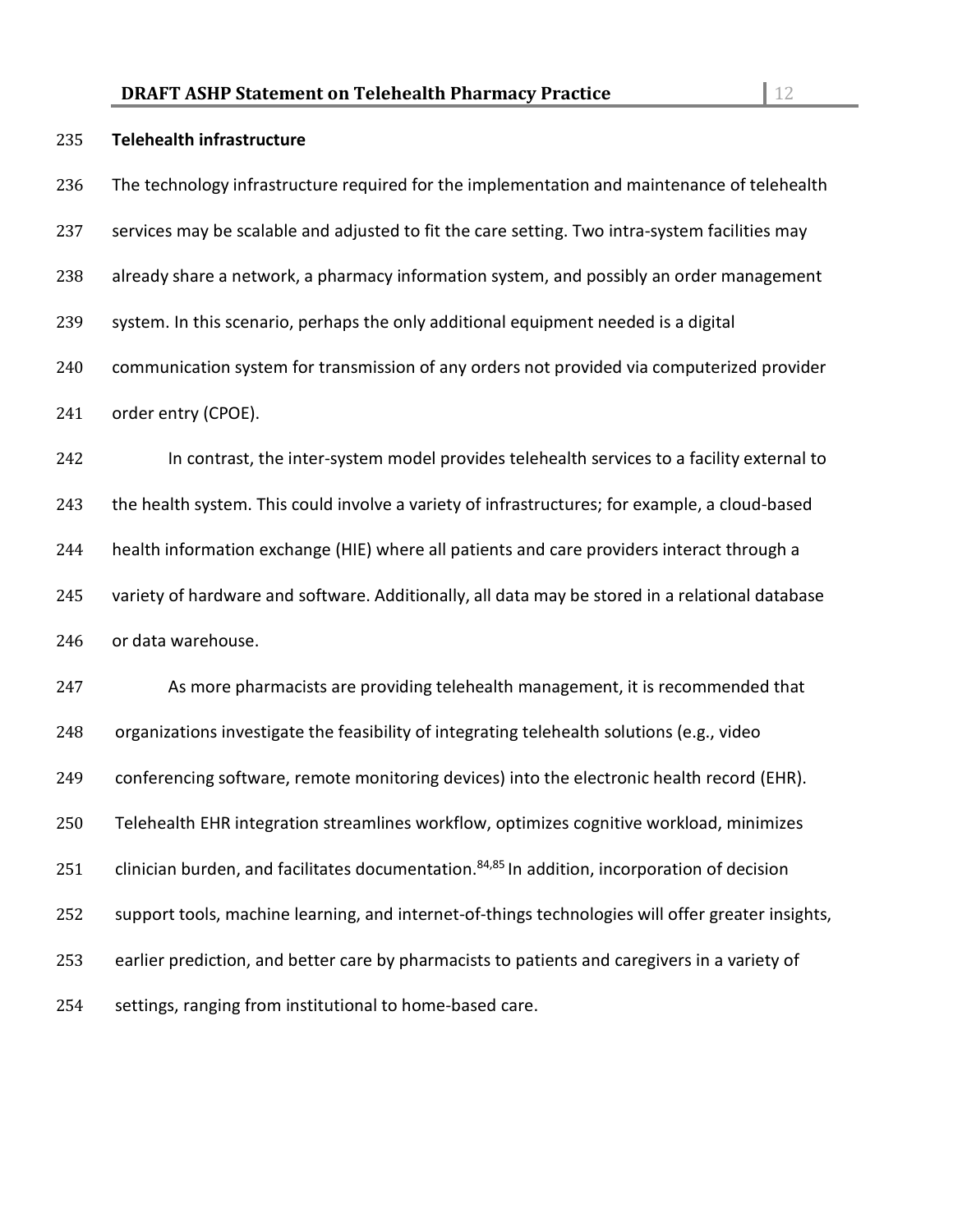| 255 | With all electronic systems and workflow processes, redundancies and contingency           |
|-----|--------------------------------------------------------------------------------------------|
| 256 | plans must be carefully outlined and readily referenced in organizational policies and     |
| 257 | procedures to ensure continuity of operations and safety in instances of unplanned events. |

### **Security of information and equipment**

 The security and integrity of patient data is of paramount importance when determining the 260 information technology setup of a telehealth system. Security is vital when accessing and 261 modifying patient records. Adherence to HIPAA<sup>64</sup> and HITECH<sup>65</sup> regulations are important to 262 both the providers of telehealth pharmacy services as well as the entities who receive them. As security continues to be threatened by breaches and ransomware, facilities are tightening their security policies. Telehealth pharmacy providers may notice additional layers of security such as multifactor authentication requirements for access to their network or electronic medical record as well as shorter workstation session timeouts with inactivity. Security is important wherever telehealth pharmacy is practiced. It is important to note 268 that some states require that pharmacists work only from licensed pharmacies. This includes home-based practices and corporate environments which may need to be licensed as a professional pharmacy according to state regulations. A professional and secure environment should be provided in every setting. Care should be taken to keep the environment a professional workspace with all necessary references, resources, confidentiality, and data security practices.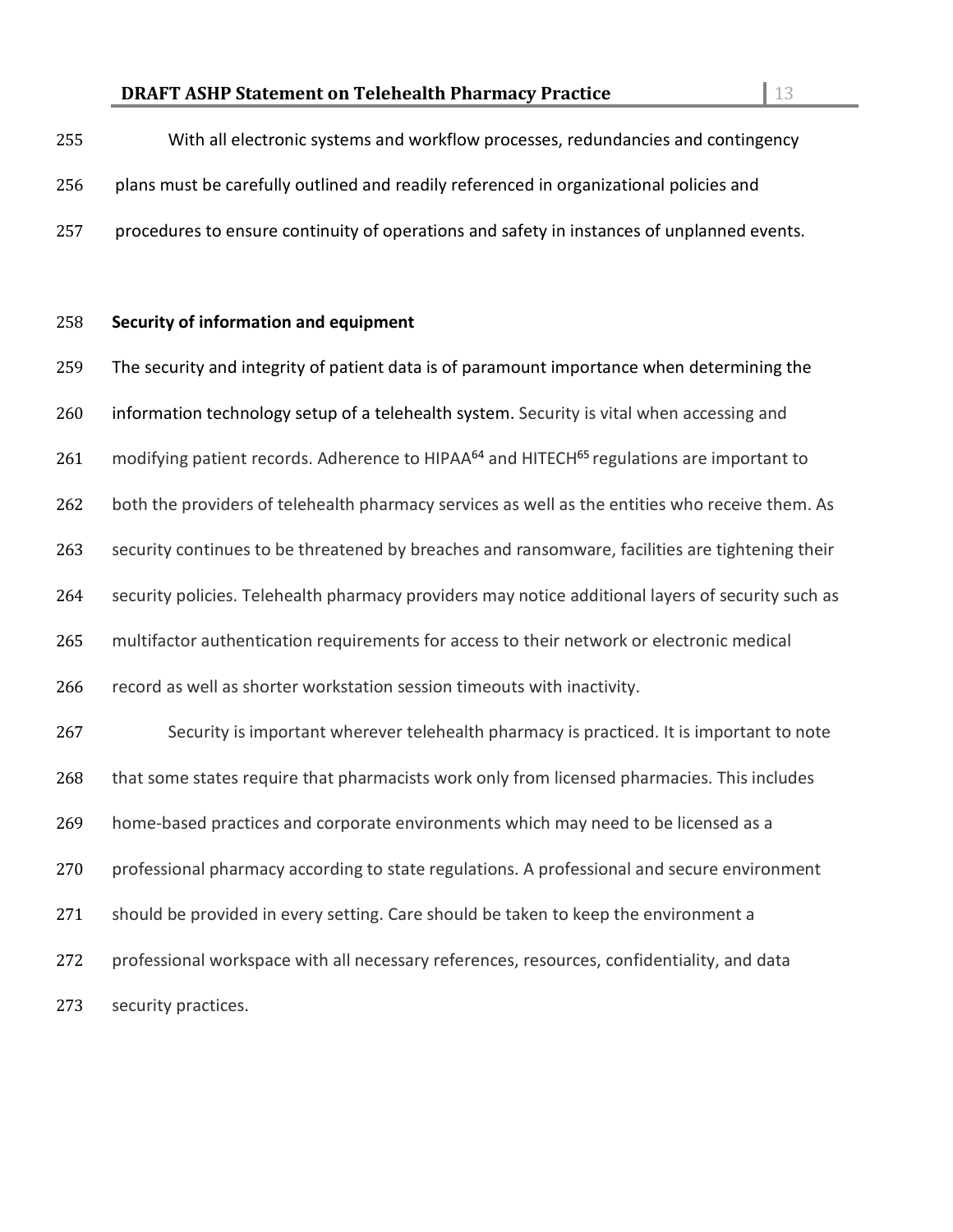### **Patient-centric considerations for the telehealth pharmacy visit**

 The environment for provision of telehealth services should be evaluated from the patient's 276 point of view. It should provide proper lighting to allow the patient to clearly see the 277 pharmacist's face. Dress and appearance should be consistent with what would be seen within a healthcare facility. Ideally, the camera is at eye level to closely simulate a true face-to-face 279 interaction. The background should appear professional, free from clutter, commotion, and provide a sense of privacy. Audio and video quality should be verified with the recipient as the visit is initiated. The patient should be allowed access to all applicable patient care records during an encounter when possible.

- **Conclusion**
- Telehealth is a method used in pharmacy practice in which pharmacists utilize electronic
- information and telecommunications technology to provide patient care services. Telehealth,
- supported by ASHP, allows expanded coverage, improved patient safety, and enhanced
- communication between patients, healthcare providers, and pharmacists. Variability in laws
- between states and evolving regulations must be closely monitored when implementing
- services. ASHP advocates for more research to investigate a refined definition and best
- practices in the implementation and delivery of telehealth services.

#### **References**

1. Totten AM, Womack DM, Eden KB et al. Telehealth: Mapping the Evidence for Patient Outcomes From Systematic Reviews. (Pacific Northwest Evidence-based Practice Center). Agency for Healthcare Research and Quality Publication No. 16-EHC034-EF. June 2016.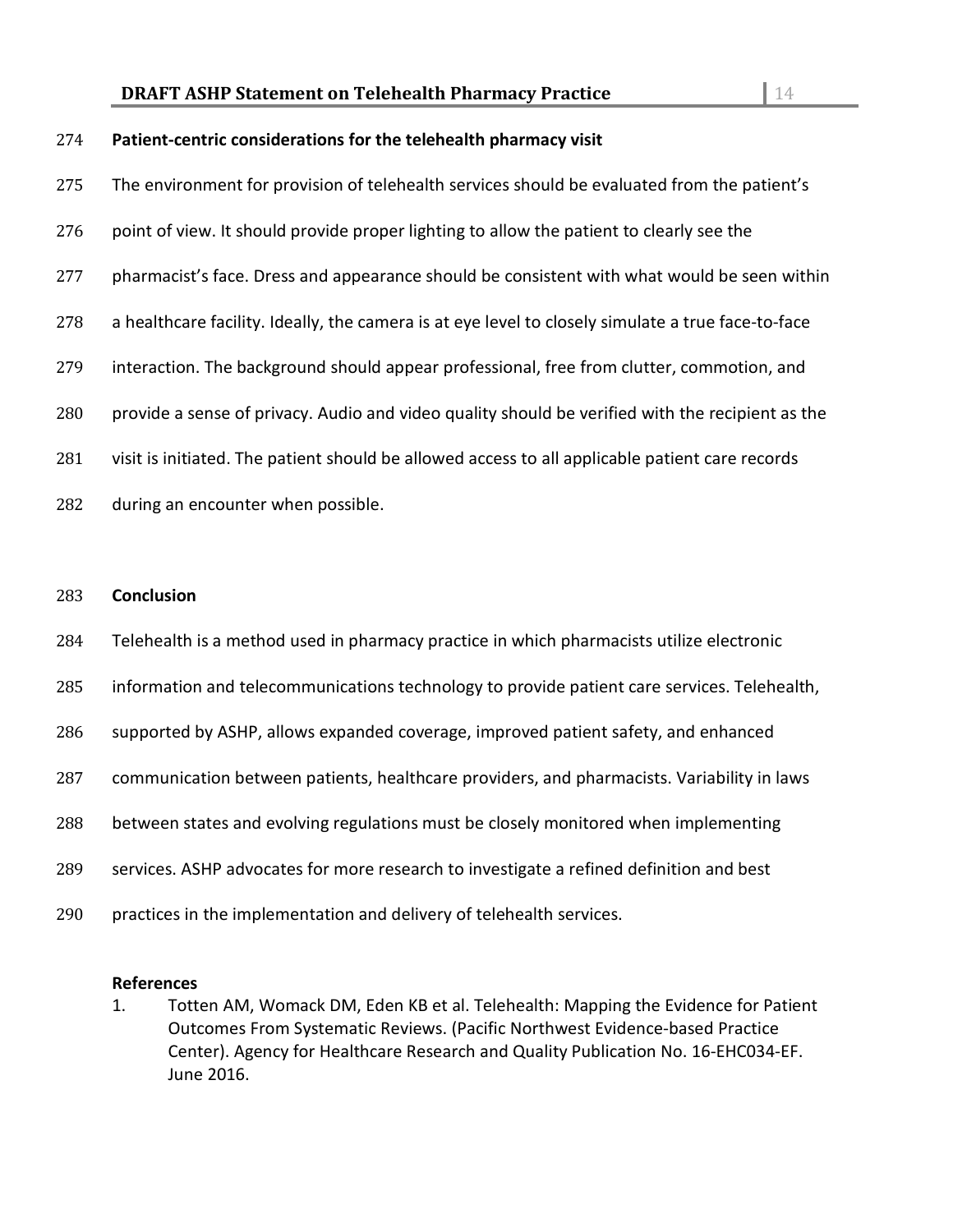https://effectivehealthcare.ahrq.gov/sites/default/files/pdf/telehealth\_technicalbrief.pdf (accessed 2021 Jan 27).

- 2. Health Resources and Services Administration Telehealth Programs. https://www.hrsa.gov/rural-health/telehealth (accessed 2021 Jan 27).
- 3. American Medical Association. Telehealth Playbook. 2000. https://www.amaassn.org/system/files/2020-04/ama-telehealth-playbook.pdf (accessed 2021 Jan 27).
- 4. Centers for Medicare & Medicaid Services. Medicaid.gov. Telemedicine. https://www.medicaid.gov/medicaid/benefits/telemedicine/index.html (accessed 2021 Jan 27).
- 5. van Dyk L. A review of telehealth service implementation frameworks. Int J Environ Res Public Health. 2014; 11:1279-98. doi: 10.3390/ijerph110201279.
- 6. American Academy of Pediatrics. What is Telehealth? https://www.aap.org/enus/professional-resources/practice-transformation/telehealth/Pages/What-is-Telehealth.aspx (accessed 2021 Jan 27).
- 7. American Society of Health-System Pharmacists. Practice Advancement Initiative (PAI) 2030 Recommendations. www.ashp.org/Pharmacy-Practice/PAI/PAI-Recommendations (accessed 2021 Feb 8).
- 8. Calenda S, Levesque C, Groppi J et al. VHA seeks to expand telepharmacy's reach in 2014. U.S. Medicine http://www.usmedicine.com/2014-issues/vha-seeks-to-expandtelepharmacys-reach-in-2014/ (accessed 2016 Jan 29).
- 9. Keeys CA, Dandurand K, Harris J et al. Providing nighttime pharmaceutical services through telepharmacy. Am J Health-Syst Pharm. 2002; 59:716-21.
- 10. Boon AD. Telepharmacy at a critical access hospital. Am J Health-Syst Pharm. 2007; 64:242-4.
- 11. Peterson CD, Rathke A, Skwiera J et al. Hospital telepharmacy network: delivering pharmacy services to rural hospitals. J Pharm Technol. 2007; 23:158-65.
- 12. Stratton TP, Worley MM, Schmidt M, et al. Implementing after-hours pharmacy coverage for critical access hospitals in northeast Minnesota. Am J Health-Syst Pharm. 2008; 65:1727-34.
- 13. American Society of Health-System Pharmacists. ASHP guidelines on remote medication order processing. Am J Health-Syst Pharm. 2010; 67:672–7.
- 14. Amkreutz J, Lenssen R, Marx G, Deisz R, Eisert A. Medication safety in a German telemedicine centre: Implementation of a telepharmaceutical expert consultation in addition to existing tele-intensive care unit services. J Telemed Telecare. 2020 Jan-Feb;26(1-2):105-112. doi: 10.1177/1357633X18799796. Epub 2018 Sep 25. PMID: 30253681.
- 15. American Society of Health-System Pharmacists. ASHP guidelines on remote medication order processing. Am J Health-Syst Pharm. 2010; 67:672–7.
- 16. Copeland AC, Foster MC, Muluneh B et al. The utility of a telemedicine platform to monitor adherence and adverse effects of tyrosine kinase inhibitors. Leuk Lymphoma. 2019; 60:1842-4. doi: 10.1080/10428194.2018.1551540.
- 17. Casey M, Elias W, Knudson A et al. Implementation of telepharmacy in rural hospitals: potential for improving medication safety. Upper Midwest Rural Health Research Center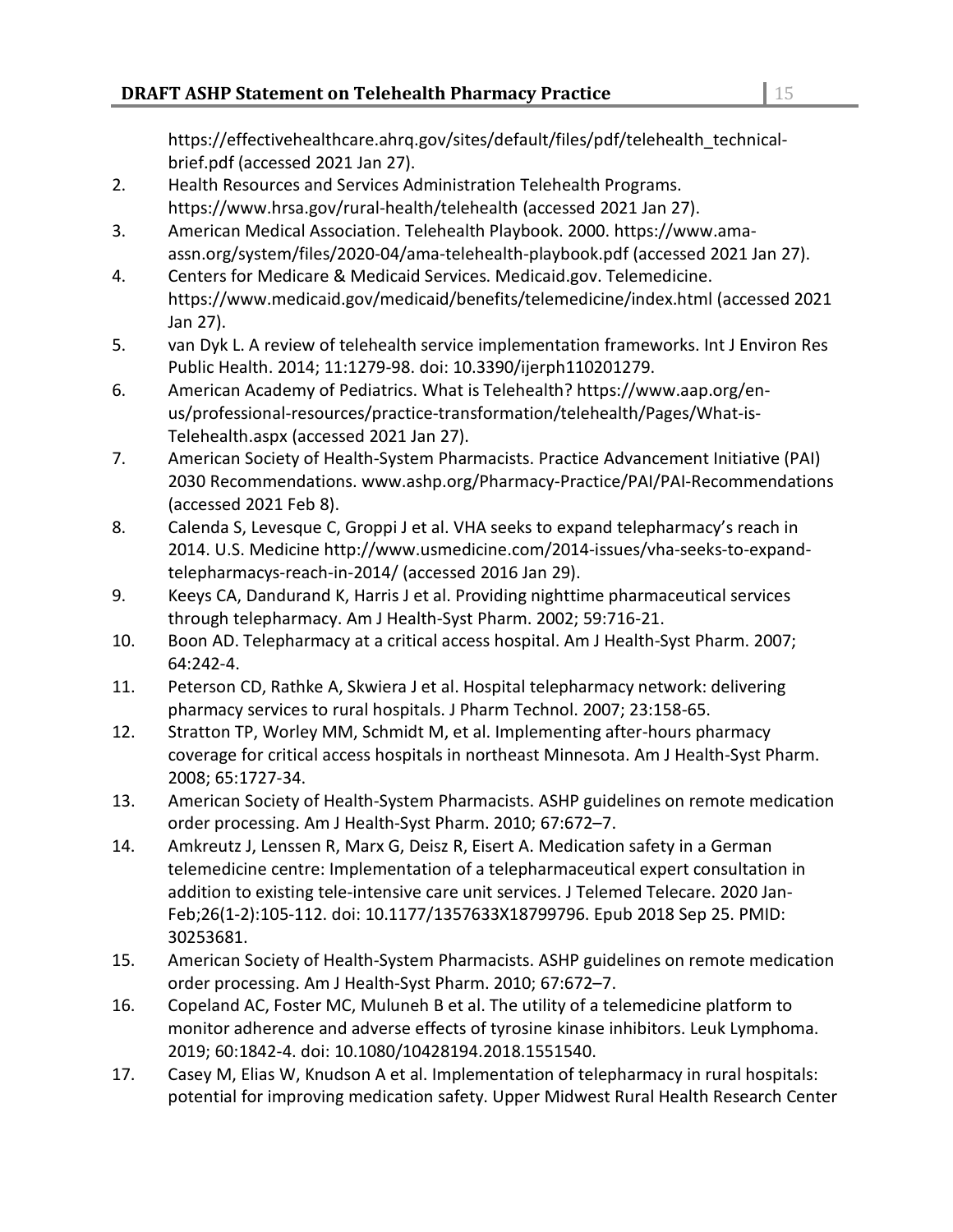Final Report #8. http://rhrc.umn.edu/wp-content/files\_mf/telepharmacy.pdf (accessed 2016 March 30).

- 18. Mahaney L, Sanborn M, Alexander E. Nontraditional work schedules for pharmacists. Am J Health-Syst Pharm. 2008; 65:2144-9.
- 19. Garrelts JC, Gagnon M, Eisenberg C et al. Impact of telepharmacy in a multihospital health system. Am J Health-Syst Pharm. 2010; 67:1456-6.
- 20. Wakefield DS, Ward MM, Loes JL et al. Implementation of a telepharmacy service to provide round-the-clock medication order review by pharmacists. Am J Health-Syst Pharm. 2010; 67:2052-7.
- 21. O'Neal BC, Worden JC, Couldry RJ. Telepharmacy and bar-code technology in an i.v. chemotherapy admixture area. Am J Health-Syst. Pharm. 2009; 66: 1211-7.
- 22. Clifton GD, Byer H, Heaton K et al. Provision of pharmacy services to underserved populations via remote dispensing and two-way videoconferencing. Am J Health-Syst Pharm. 2003; 60:2577-82.
- 23. Peterson CD, Scott DM, Rathke A et al. Establishing a central order entry system for delivering telepharmacy services to remote rural hospitals. J Pharm Technol. 2010; 26:179-86.
- 24. Rose JL. Improved and expanded pharmacy care in rural Alaska through telepharmacy and alternative methods demonstration project. Int J Circumpolar Health. 2007; 66 (Suppl 1): 14-22.
- 25. Traynor K. Navy takes telepharmacy worldwide. Am J Health-Syst Pharm. 2010; 67:1134- 6.
- 26. Badowski ME, Wright EA, Bainbridge J et al. Implementation and evaluation of comprehensive medication management in telehealth practices. J Am Coll Clin Pharm. 2020; 3: 520–31. https://doi.org/10.1002/jac5.1210 (accessed 2021 Feb 22).
- 27. Nye AM. A Clinical Pharmacist in Telehealth Team Care for Rural Patients with Diabetes. N Car Med J. 2017; 78:183-184. DOI: https://doi.org/10.18043/ncm.78.3.183. https://www.ncmedicaljournal.com/content/78/3/183.full (accessed 2021 Feb 15).
- 28. Maxwell LG, McFarland MS, Baker JW et al. Evaluation of the impact of a pharmacist-led telehealth clinic on diabetes-related goals of therapy in a veteran population. Pharmacotherapy 2016;36:348–56.
- 29. Shane-McWhorter L, McAdam-Marx C, Lenert L, et al. Pharmacist-provided diabetes management and education via a telemonitoring program. J Am Pharm Assoc 2015;55:516–26.
- 30. Shane-McWhorter L, Lenert L, Petersen M, et al. The Utah Remote Monitoring Project: improving healthcare one patient at a time. Diabetes Technol Ther 2014;16:653–60.
- 31. McFarland M, Davis K, Wallace J, et al. Use of home telehealth monitoring with active medication therapy management by clinical pharmacists in veterans with poorly controlled type 2 diabetes mellitus. Pharmacotherapy 2012;32:420–6.
- 32. Margolis A, Young H, Lis J et al. A telepharmacy intervention to improve inhaler adherence in veterans with chronic obstructive pulmonary disease [Letter]. Am J Health-Syst Pharm. 2013; 70:1875–6 (accessed 2021 Feb 15).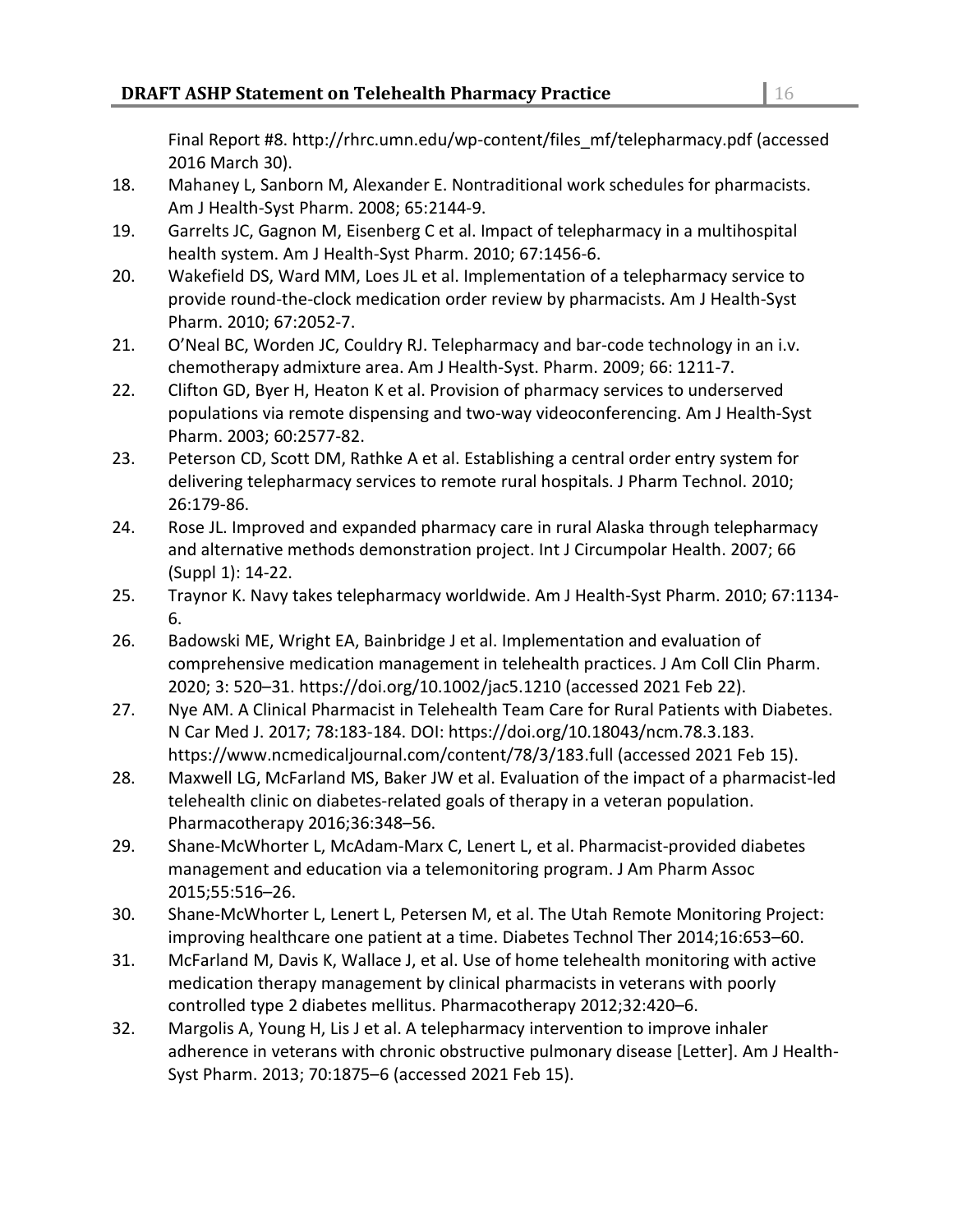- 33. Peeples L. Telepharmacy Helps Keep HF Pts Close to Heart. Pharmacy Practice News. 2018.11.13. https://www.pharmacypracticenews.com/Clinical/Article/11- 18/Telepharmacy-Helps-Keep-HF-Pts-Close-to-Heart/53282
- 34. Coakley C, Hough A, Dwyer D et al. Clinical video telehealth in a cardiology pharmacotherapy clinic. Am J Health Syst Pharm 2013;70:1974–5.
- 35. Omboni S, Tenti M. Telepharmacy for the management of cardiovascular patients in the community. Trends in Cardiovascular Medicine 2019; 29: 109–17. doi: 10.1016/j.tcm.2018.07.002 (accessed 2021 Feb 15).
- 36. Aberger EW, Migliozzi D, Follick MJ et al. Enhancing patient engagement and blood pressure management for renal transplant recipients via home electronic monitoring and web-enabled collaborative care. Telemed J E Health 2014;20:850–4.
- 37. Peretti A, Amenta F, Tayebati SK et al. Telerehabilitation: Review of the State-of-the-Art and Areas of Application. JMIR Rehabil Assist Technol. 2017 Jul-Dec; 4(2): e7. https://www.ncbi.nlm.nih.gov/pmc/articles/PMC5544892/ (accessed 2021 Feb 15).
- 38. Goldfien RD, Ng MS, Yip G et al. Effectiveness of a pharmacist-based gout care management programme in a large integrated health plan: results from a pilot study. BMJ Open 2014;4:e003627. doi:10.1136/.bmjopen-2013-003627 (accessed 2021 Feb 16).
- 39. Chen ZJ, Liang WT, Liu Q, He R, Chen QC, Li QF, Zhang Y, Du XD, Pan Y, Liu S, Li XY, Wei X, Huang H, Huang HB, Liu T. Use of a Remote Oncology Pharmacy Service Platform for Patients With Cancer During the COVID-19 Pandemic: Implementation and User Acceptance Evaluation. J Med Internet Res. 2021 Jan 21;23(1):e24619. doi: 10.2196/24619. PMID: 33395398; PMCID: PMC7894743.
- 40. Howren A, Tsao NW, Choi HK, Shojania K, Kydd A, Friesen R, Avina-Zubieta JA, De Vera MA. eHealth-supported decentralized multi-disciplinary care for gout involving rheumatology, pharmacy, and dietetics: proof-of-concept study. Clin Rheumatol. 2020 Apr;39(4):1241-1249. doi: 10.1007/s10067-019-04809-6. Epub 2019 Nov 13. PMID: 31720913.
- 41. Settle JR, Maloni HW, Bedra M, Finkelstein J, Zhan M, Wallin MT. Monitoring medication adherence in multiple sclerosis using a novel web-based tool: A pilot study. J Telemed Telecare. 2016 Jun;22(4):225-33. doi: 10.1177/1357633X15597115. Epub 2015 Aug 6. PMID: 26253748.
- 42. Muirhead CA, Sanford JN, McCullar BG, Nolt D, MacDonald KD. One Center's Guide to Outpatient Management of Pediatric Cystic Fibrosis Acute Pulmonary Exacerbation. Clin Med Insights Pediatr. 2016 Jul 12;10:57-65. doi: 10.4137/CMPed.S38336. PMID: 27429564; PMCID: PMC4944828.
- 43. Uscher-Pines L, Thompson J, Taylor P et al. Where Virtual Care Was Already a Reality: Experiences of a Nationwide Telehealth Service Provider During the COVID-19 Pandemic. J Med Internet Res. 2020; 22::e22727. doi:10.2196/22727.
- 44. Nieves JE, Stack KM, Cruz M. Telepharmacy in mental health outpatient case management. J Pharm Technol. 2007; 23:281-3.
- 45. Meidl TM, Woller TW, Iglar AM et al. Implementation of pharmacy services in a telemedicine intensive care unit. Am J Health-Syst Pharm. 2008; 65:1464-9.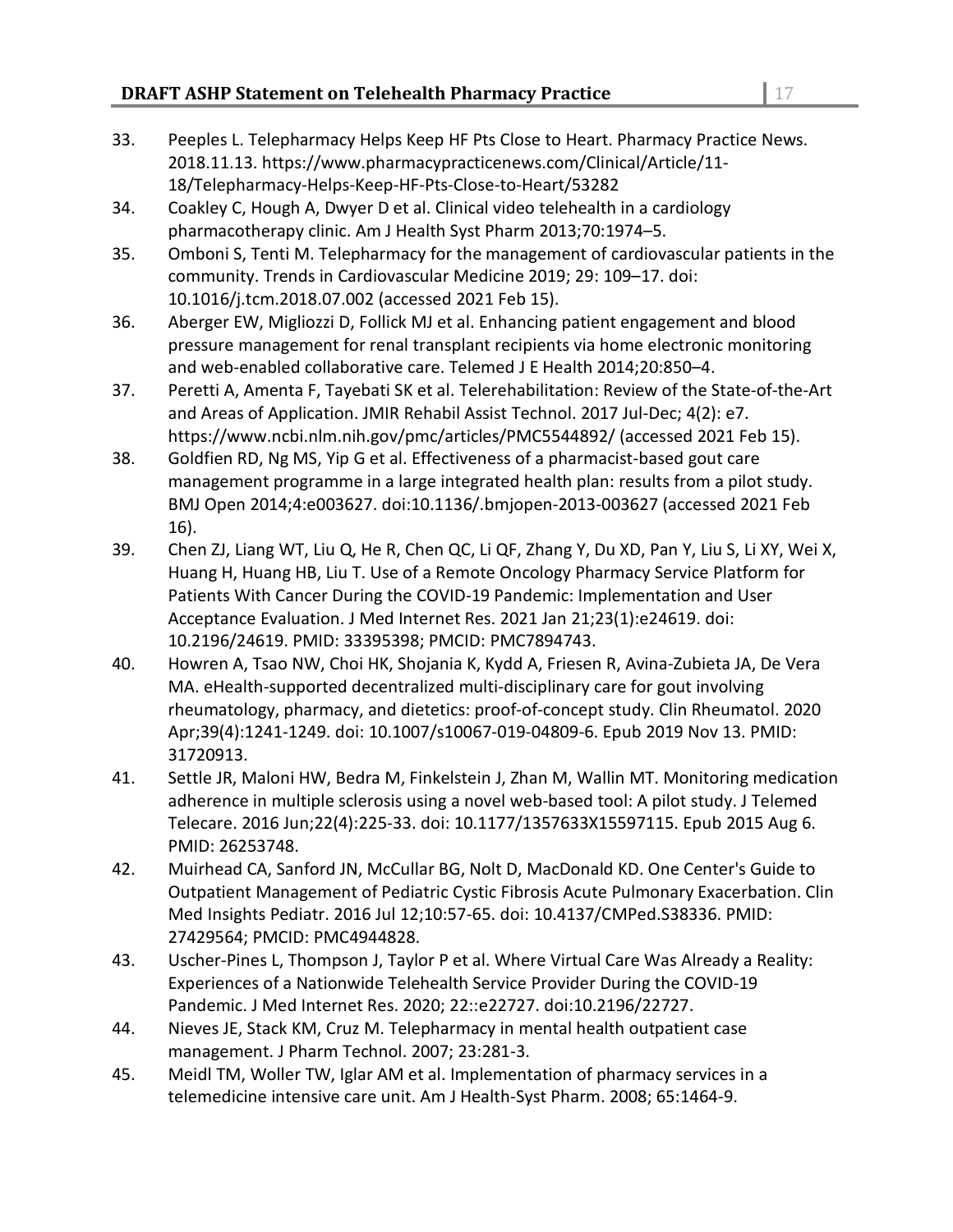## **DRAFT ASHP Statement on Telehealth Pharmacy Practice** 28 28

- 46. Dayer L, Heldenbrand S, Anderson P, et al. Smartphone medication adherence apps: Potential benefits to patients and providers. J Am Pharm Assoc. 2013; 53:172-181.
- 47. Holdford DA, Inocencio, TJ. Adherence and persistence associated with an appointmentbased medication synchronization program. J Am Pharm Assoc. 2013; 53:576-583.
- 48. ASHP policy 2029: Preserving patient access to pharmacy services by medically underserved populations. In Hawkins B, ed. Best practices: positions and guidance documents of ASHP. 2020-2021 ed. Bethesda, MD: American Society of Health-System Pharmacists; 2021.
- 49. Telepharm. State-by-State Pharmacy Deserts Map. https://info.telepharm.com/statepharmacy-deserts-map (accessed 2021 Mar 4).
- 50. Arya V, Bakken BK, Doucette WR et al. National pharmacist workforce study 2019. Pharmacy Workforce Center, Inc. https://www.aacp.org/sites/default/files/2020- 03/2019 NPWS Final Report.pdf (accessed 2021 Jan 7).
- 51. Gaither CA, Schommer JC, Doucette WR et al. 2014 National pharmacist workforce survey. Pharmacy Workforce Center, Inc. https://www.aacp.org/sites/default/files/finalreportofthenationalpharmacistworkforces tudy2014.pdf (accessed 2021 Sep 3).
- 52. Rural Health Information Hub. Rural Pharmacy and Prescription Drugs. https://www.ruralhealthinfo.org/topics/pharmacy-and-prescription-drugs. (accessed 2021 Feb 22).
- 53. Salako A, Ullrich F, Mueller KJ. Update: Independently Owned Pharmacy Closures in Rural America, 2003-2018. Rural Policy Brief. 2018 Jul 1;2018(2):1-6. PMID: 30080364.
- 54. Rural Hospital Closures: 2005-Present. Available at: http://www.shepscenter.unc.edu/programs-projects/rural-health/rural- hospitalclosures/. NC Rural Health Research Program. UNC-Chapel Hill (accessed 2021 Mar 10).
- 55. Sarkar, R., Metzger, B., Sayre, H., Slater, A Katamneni, S., Coustasse, A., & Drph. (2018). Telepharmacy and Access to Pharmaceutical Services in Rural Areas. Journal of AHIMA / American Health Information Management Association.
- 56. Pathak S, Haynes M, Qato DM, Urick BY. Telepharmacy and Quality of Medication Use in Rural Areas, 2013-2019. Prev Chronic Dis. 2020;17:E101. Published 2020 Sep 3. doi:10.5888/pcd17.200012
- 57. RUPRI Center for Rural Health Policy Analysis, University of Iowa College of Public Health Department of Health Management and Policy. Rural pharmacy closures: implications for rural communities Rural Policy Brief. 2013 Jan 1;(2012 5):1-5. PMID: 25399456
- 58. Qato DM, Daviglus ML, Wilder J et al. 'Pharmacy deserts' are prevalent in Chicago's predominantly minority communities, raising medication access concerns. Health Aff (Millwood). 2014; 33:1958-65. doi: 10.1377/hlthaff.2013.1397.
- 59. Pednekar P, Peterson A. Mapping pharmacy deserts and determining accessibility to community pharmacy services for elderly enrolled in a State Pharmaceutical Assistance Program. PLoS One. 2018; 13:e0198173. doi: 10.1371/journal.pone.0198173.
- 60. Guadamuz JS, McCormick CD, Choi S et al. Telepharmacy and medication adherence in urban areas. *J Am Pharm Assoc (2003)*. 2021 Mar-Apr; 61(2):e100-e113. doi: 10.1016/j.japh.2020.10.017.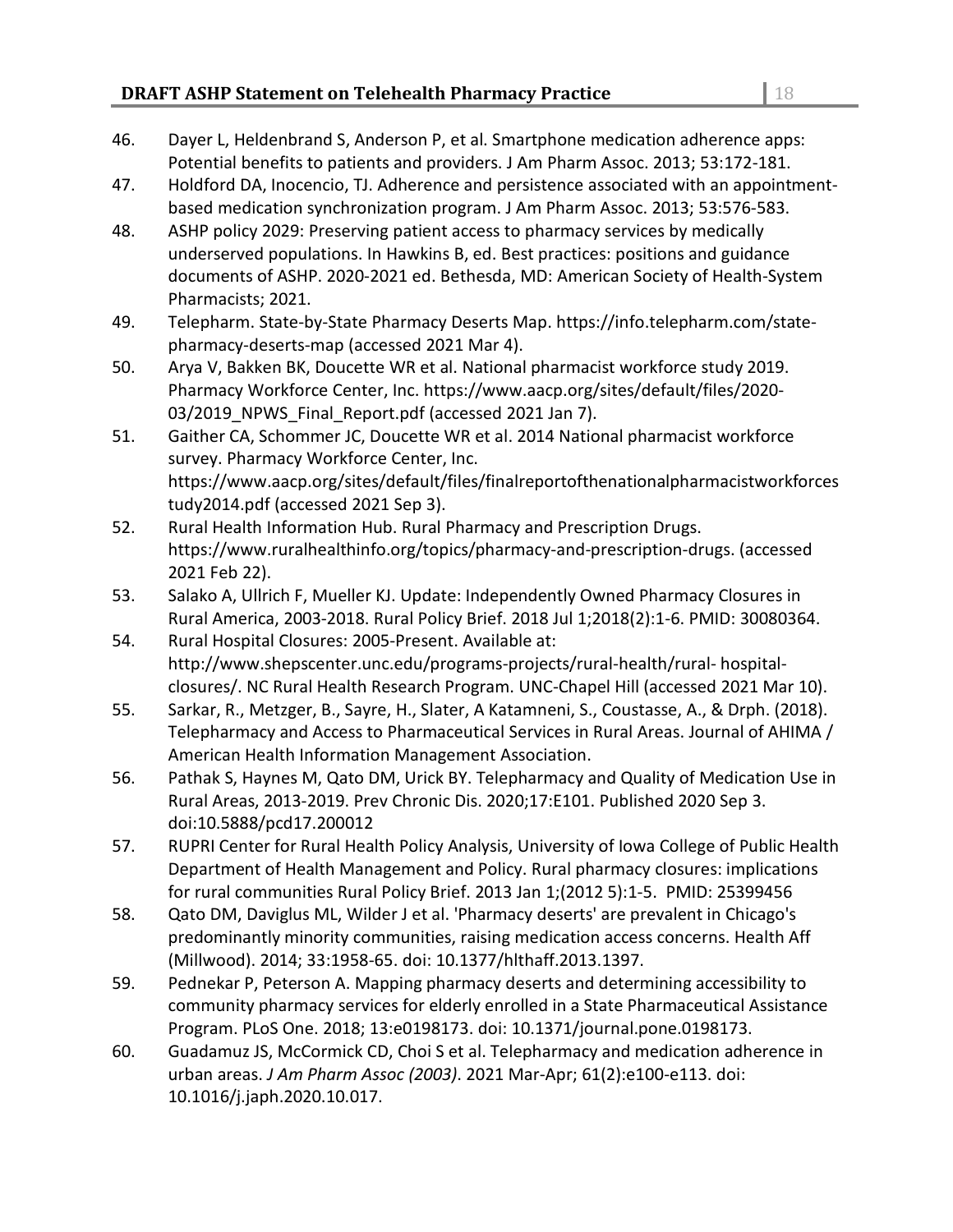- 61. Lori UP, Bouskill KE, Jessica S et al. Experiences of Medicaid Programs and Health Centers in Implementing Telehealth. *Rand Health Q.* 2020 Jun 15;8(4):RR-2564-ASPE.
- 62. Hudd TR, Tataronis GR. The impact of an urban telepharmacy on patient medication adherence in a Federally Qualified Health Center. *J Pharm Tech.* 2011; 27(3):117-22. doi:10.1177/875512251102700304.
- 63. Center for Medicare & Medicaid Services, U.S. Department of Health and Human Services. Telehealth. https://www.cms.gov/Medicare/Medicare-General-Information/Telehealth (accessed 2021 Feb 22).
- 64. Center for Medicare & Medicaid Services, U.S. Department of Health and Human Services. Privacy and Security Information. https://www.cms.gov/Regulations-and-Guidance/Administrative-Simplification/HIPAA-ACA/PrivacyandSecurityInformation (accessed 2021 Feb 22).
- 65. Department of Health and Human Services. Health Information Privacy: HITECH Act Enforcement Interim Final Rule. http://www.hhs.gov/ocr/privacy/hipaa/administrative/enforcementrule/hitechenforce mentifr.html (accessed 2021 Feb 22).
- 66. The American Recovery and Reinvestment Act of 2009, Pub. L. 111-5 (2009).
- 67. Food and Drug Administration. Device Software Functions Including Mobile Medical Applications. https://www.fda.gov/medical-devices/digital-health-centerexcellence/device-software-functions-including-mobile-medical-applications (accessed 2021 Feb 22).
- 68. ASHP policy 1502, Pharmacist Recognition as a Healthcare Provider. In: Hawkins B, ed. Best practices: positions and guidance documents of ASHP. 2020-2021 ed. Bethesda, MD: American Society of Health-System Pharmacists; 2021. [www.ashp.org/Pharmacy-](http://www.ashp.org/Pharmacy-Practice/Policy-Positions-and-Guidelines/Browse-by-Document-Type/Policy-Positions)[Practice/Policy-Positions-and-Guidelines/Browse-by-Document-Type/Policy-Positions](http://www.ashp.org/Pharmacy-Practice/Policy-Positions-and-Guidelines/Browse-by-Document-Type/Policy-Positions) (accessed 2021 Jul 21).
- 69. ASHP policy 1215, Pharmacist's Role in Team-Based Care. In: Hawkins B, ed. Best practices: positions and guidance documents of ASHP. 2020-2021 ed. Bethesda, MD: American Society of Health-System Pharmacists; 2021. [www.ashp.org/Pharmacy-](http://www.ashp.org/Pharmacy-Practice/Policy-Positions-and-Guidelines/Browse-by-Document-Type/Policy-Positions)[Practice/Policy-Positions-and-Guidelines/Browse-by-Document-Type/Policy-Positions](http://www.ashp.org/Pharmacy-Practice/Policy-Positions-and-Guidelines/Browse-by-Document-Type/Policy-Positions) (accessed 2021 Jul 21).
- 70. ASHP policy 2011, Credentialing and Privileging by Regulators, Payers, and Providers of Collaborative Practice. In: Hawkins B, ed. Best practices: positions and guidance documents of ASHP. 2020-2021 ed. Bethesda, MD: American Society of Health-System Pharmacists; 2021. [www.ashp.org/Pharmacy-Practice/Policy-Positions-and-](http://www.ashp.org/Pharmacy-Practice/Policy-Positions-and-Guidelines/Browse-by-Document-Type/Policy-Positions)[Guidelines/Browse-by-Document-Type/Policy-Positions](http://www.ashp.org/Pharmacy-Practice/Policy-Positions-and-Guidelines/Browse-by-Document-Type/Policy-Positions) (accessed 2021 Jul 21).
- 71. National Association of Boards of Pharmacy. Model Pharmacy Act/Rules. https://nabp.pharmacy/resources/model-pharmacy-act/ (accessed 2021 Feb 22).
- 72. National Association of Boards of Pharmacy. Survey of pharmacy law—2020. Mount Prospect, IL: 2020. https://nabp.pharmacy/resources/publications/survey-of-pharmacylaw/ (accessed 2021 Feb 22).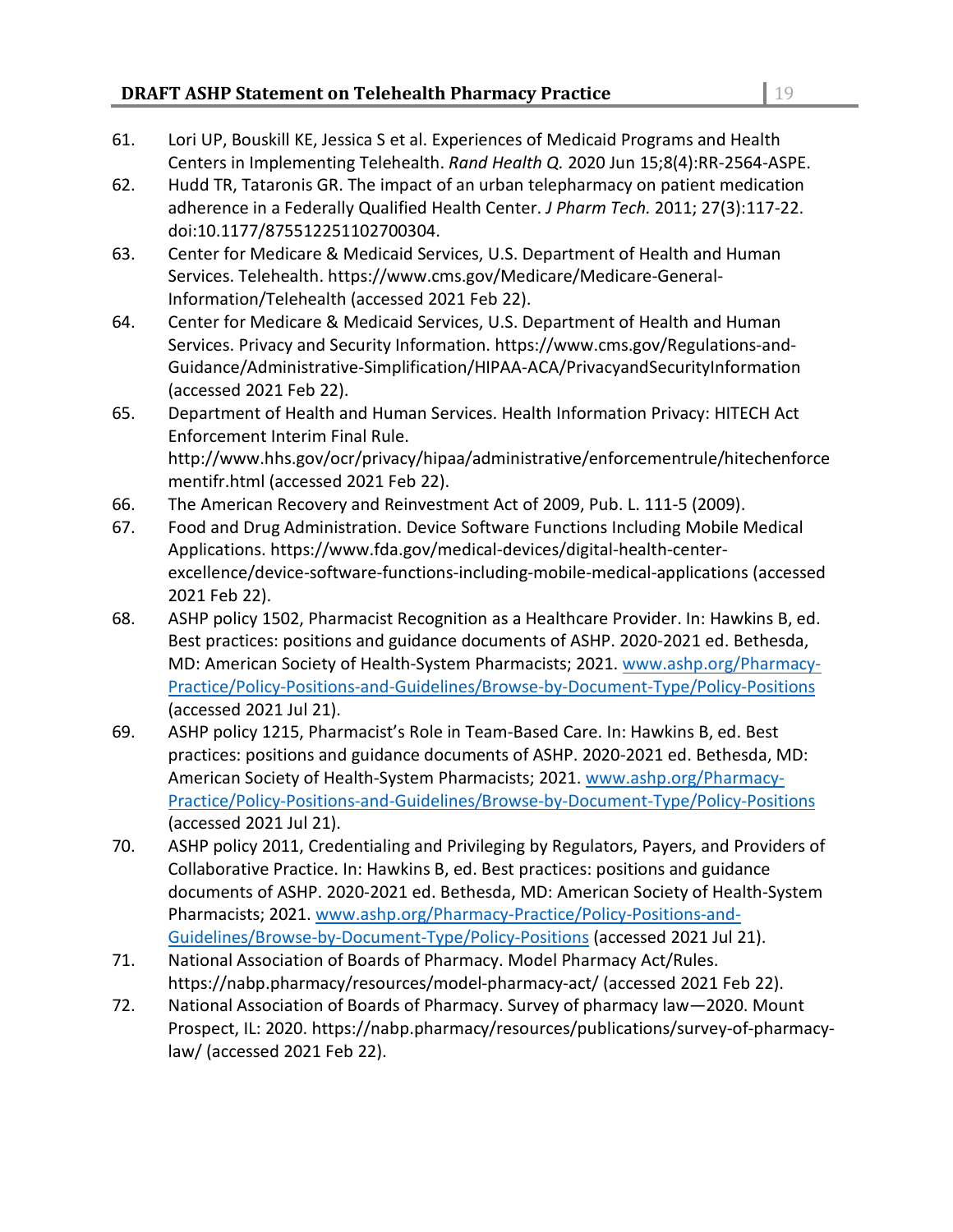- 73. Thomas L, Capistrant G. State Telemedicine Gaps Analysis, Physician Practice Standards & Licensure. (2017). https://utn.org/resources/downloads/50-state-telemedicine-gapsanalysis-physician-practice-standards-licensure.pdf (accessed 2021 Feb 22).
- 74. Compton-Brown A, Mooradian S. State Regulation of Telepharmacy. *Pharmacy Times* (March 23, 2016). [www.pharmacytimes.com/view/state-regulation-of-telepharmacy](http://www.pharmacytimes.com/view/state-regulation-of-telepharmacy) (accessed 2021 Jul 21).
- 75. National Conference of State Legislatures. State regulation of compounding pharmacies. http://www.ncsl.org/research/health/regulating-compounding-pharmacies.aspx (accessed 2021 Feb 22).
- 76. Casey MM, Sorensen TD, Elias W et al. Current practices and state regulations regarding telepharmacy in rural hospitals. *Am J Health-Syst Pharm.* 2010; 67:1085-92.
- 77. ASHP policy 1310: Regulation of telepharmacy. In: Hawkins B, ed. Best practices: positions and guidance documents of ASHP. 2020-2021 ed. Bethesda, MD: American Society of Health-System Pharmacists; 2021. [www.ashp.org/Pharmacy-Practice/Policy-](http://www.ashp.org/Pharmacy-Practice/Policy-Positions-and-Guidelines/Browse-by-Document-Type/Policy-Positions)[Positions-and-Guidelines/Browse-by-Document-Type/Policy-Positions](http://www.ashp.org/Pharmacy-Practice/Policy-Positions-and-Guidelines/Browse-by-Document-Type/Policy-Positions) (accessed 2021 Jul 21).
- 78. ASHP policy 2030, Interstate Pharmacist Licensure. In: Hawkins B, ed. Best practices: positions and guidance documents of ASHP. 2020-2021 ed. Bethesda, MD: American Society of Health-System Pharmacists; 2021. [www.ashp.org/Pharmacy-Practice/Policy-](http://www.ashp.org/Pharmacy-Practice/Policy-Positions-and-Guidelines/Browse-by-Document-Type/Policy-Positions)[Positions-and-Guidelines/Browse-by-Document-Type/Policy-Positions](http://www.ashp.org/Pharmacy-Practice/Policy-Positions-and-Guidelines/Browse-by-Document-Type/Policy-Positions) (accessed 2021 Jul 21).
- 79. National Association of Board of Pharmacy. Licensure. https://nabp.pharmacy/programs/licensure/ (accessed 2021 Jul 21).
- 80. Longo KG. Telepharmacy business model allows satellite operation and increased patient convenience. MJH Life Sciences and Drug Topics. https://www.drugtopics.com/view/telepharmacy-business-model-allows-satelliteoperation-and-increased-patient-convenience (accessed 2021 Jan 7).
- 81. Littauer SL, Dixon DL, Mishra VK et al. Pharmacists providing care in the outpatient setting through telemedicine models: a narrative review. Pharm Pract. 2017; 15(4):1134. https://pubmed.ncbi.nlm.nih.gov/29317927/ (accessed 2021 Jan 7).
- 82. ASHP policy 2141, Pharmacist Engagement in and Payment for Telehealth. In: Hawkins B, ed. Best practices: positions and guidance documents of ASHP. 2020-2021 ed. Bethesda, MD: American Society of Health-System Pharmacists; 2021. [www.ashp.org/Pharmacy-Practice/Policy-Positions-and-Guidelines/Browse-by-](http://www.ashp.org/Pharmacy-Practice/Policy-Positions-and-Guidelines/Browse-by-Document-Type/Policy-Positions)[Document-Type/Policy-Positions](http://www.ashp.org/Pharmacy-Practice/Policy-Positions-and-Guidelines/Browse-by-Document-Type/Policy-Positions) (accessed 2021 Jul 21).
- 83. ASHP policy 1710, Revenue Cycle Compliance and Management. In: Hawkins B, ed. Best practices: positions and guidance documents of ASHP. 2020-2021 ed. Bethesda, MD: American Society of Health-System Pharmacists; 2021. [www.ashp.org/Pharmacy-](http://www.ashp.org/Pharmacy-Practice/Policy-Positions-and-Guidelines/Browse-by-Document-Type/Policy-Positions)[Practice/Policy-Positions-and-Guidelines/Browse-by-Document-Type/Policy-Positions](http://www.ashp.org/Pharmacy-Practice/Policy-Positions-and-Guidelines/Browse-by-Document-Type/Policy-Positions) (accessed 2021 Jul 21).
- 84. American Hospital Association Centre of Health Innovation. Telehealth: A Path to Virtual Integrated Care.